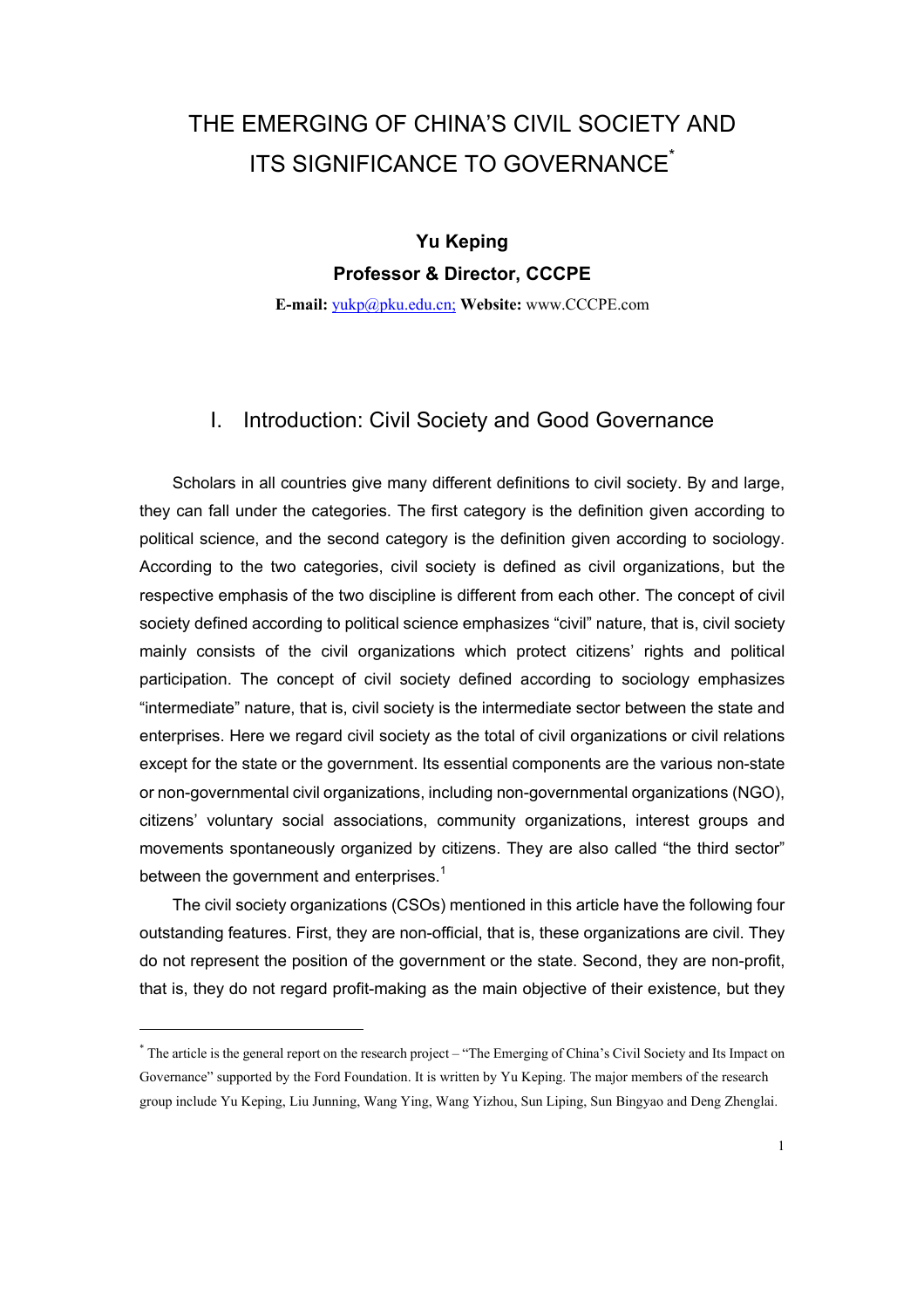usually regard the need to provide public welfare and services as their main objective. Third, they are relatively independent, that is, they have their own organizational and management mechanisms and independent sources of funding and are independent of the government to some extent in terms of politics, management and finance. Fourth, they are voluntary, that is, members are not compelled to join CSOs, and they do so voluntarily. Therefore, these organizations are also called civil voluntary organizations. As CSOs develop, they play an increasingly important role in social management. They perform some functions of social management independently or in cooperation with government departments. The process of social management exercised by CSOs independently or in cooperation with the government is no longer government, but governance.

The basic meaning of governance refers to efforts to make use of authority to maintain order and meet public needs. The objective of governance is to make use of power to guide, control and institutionalize the various activities of citizens and maximize public interests in the various institutional relationships. From the perspective of political science, governance refers to the process of public administration. It includes the basis for institutionalization of political authority, the method of handling public affairs and the management of public resources. It pays special attention to the role of political authority and the exercise of administrative power needed to maintain social order within a set area. It seems that there is not a great difference in the superficial meanings of "governance" and "government", but their implied meanings are quite different. In the eyes of many scholars, the differentiation of governance from government is the precondition for a correct understanding of governance. As a process of public administration, governance needs authority and power like government, and its ultimate goal is to maintain normal social order. This is the common feature of the two. However, there are at least two basic differences in the two concepts.

First, the basic and even essential difference between governance and government is that governance requires authority, but authority is not necessarily government department; government authority must be the government. The subject of government must be social public institutions, but the subject of governance can be public institutions, private ones or cooperation between public and private ones. Governance is cooperation between the state and civil society, between government and non-government, between public and private institutions and between compulsion and voluntariness. Therefore, governance is a more extensive concept than government. Modern company, university and even grassroots community can operate efficiently without government, but they can't without governance.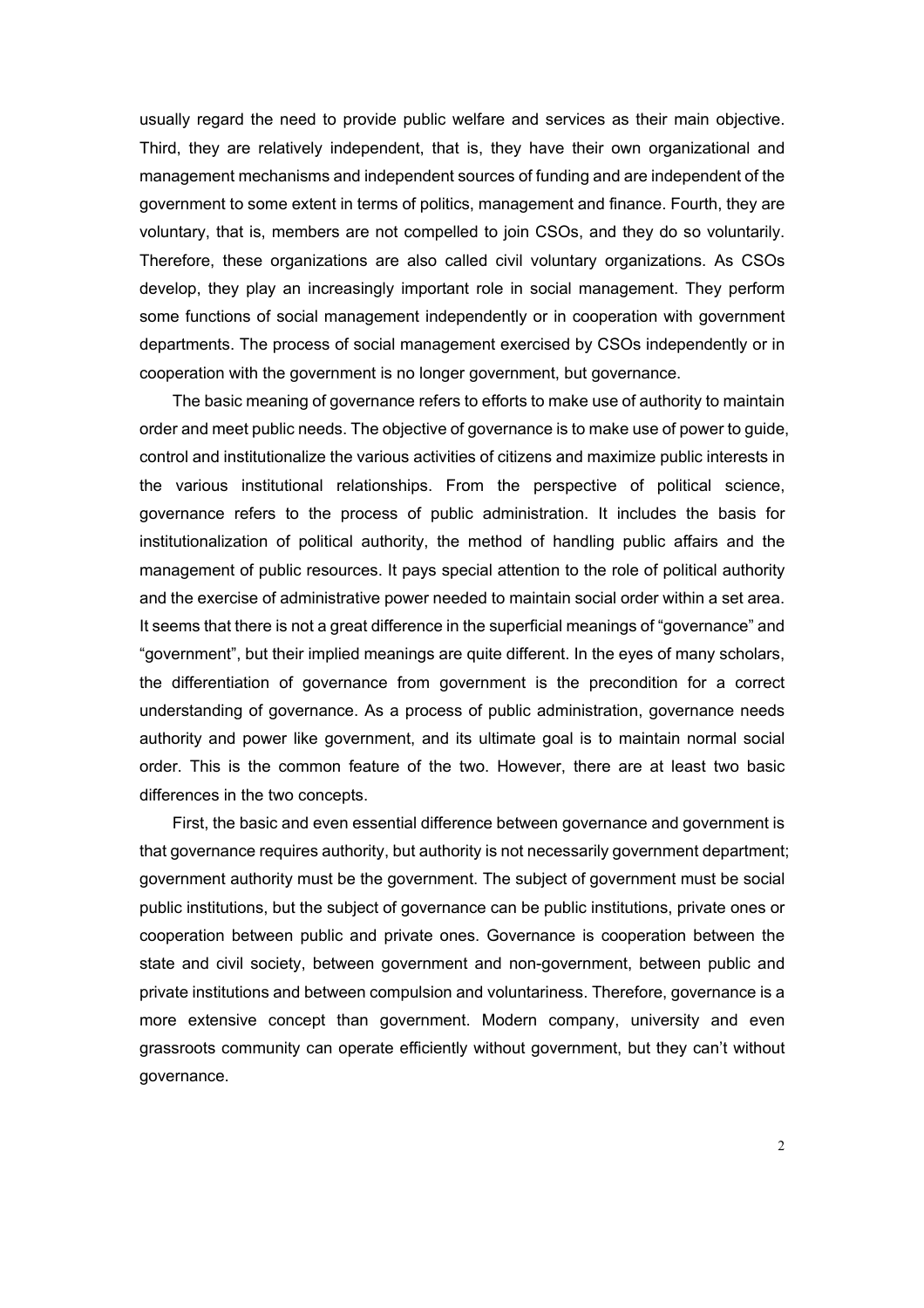Second, the orientation for the exercise of power in the process of administration is different. Government power is always exercised from above. It uses the political authority of the government and exercises the one-way management of social public affairs through issuing orders and formulating and implementing policies. However, governance is a process of management featuring interaction between the higher and lower levels. It exercises management of public affairs mainly through cooperation, consultation, partnership and identity and common goals. The essence of governance is cooperation based on market principles, public interests and identity. Its management mechanism does not rely on the authority of the government, but that of cooperation network. Its orientation for the exercise of power is not single and from above, but pluralistic and mutual.

The direct reason why specialists of political and management sciences put forward the concept of governance and advocate the replacement of government with governance is that they see both market and state failure in the allocation of social resources. Governance can make up for some defects of the state and the market in the process of regulation, control and coordination, but governance is not omnipotent. It has many inner limitations. It cannot replace the state and enjoy political compulsory power. It cannot replace the market and allocate most of the resources spontaneously and effectively. Since there is the possibility of governance failure, scholars are naturally confronted with the questions as to how to overcome governance failure and how to facilitate effective governance. Many scholars and international organizations put forward "meta-governance", "effective governance", "good governance" and other concepts as replies to the above-mentioned questions. The theory of "good governance" is most influential.

To put it briefly, good governance is a process of social management designed to maximize public good. The essence of good governance is management of public life through cooperation between the government and citizens, a new relationship between political state and civil society and an optimal relationship between the two. The key elements of good governance include 1) legitimacy; 2) transparency; 3) accountability; 4) rule of law; 5) responsiveness; 6) effectiveness. $2$ 

Good governance is actually the return of state power to society, and a process of good governance is that of returning state power to people. Good governance indicates good cooperation between the state and society or between the government and citizens. So far as the whole society is concerned, there would not be good governance without the government and especially citizens. So far as small social groups are concerned, there can be no government, but there must be public management. Good governance relies on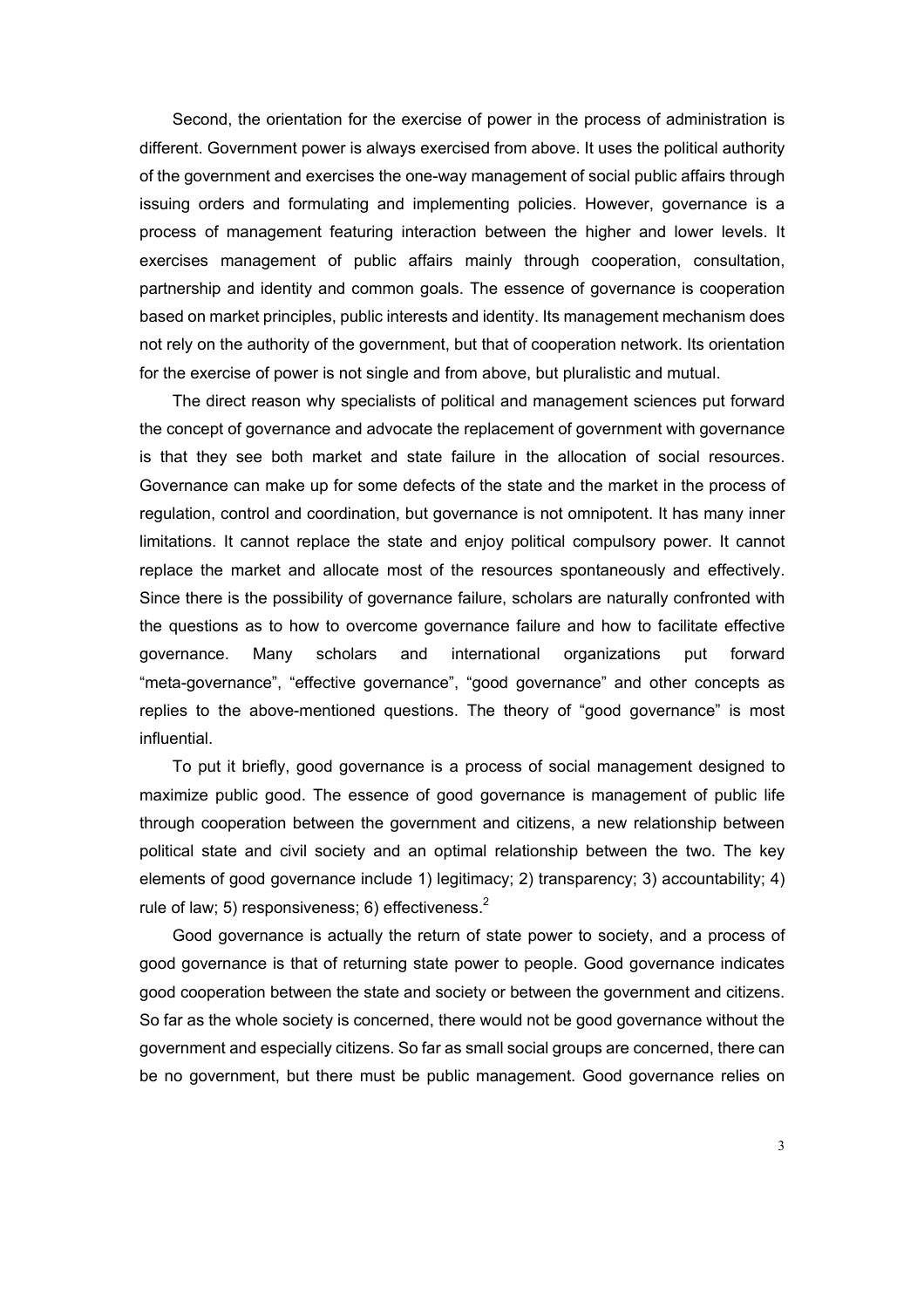citizens' voluntary cooperation and their conscientious acceptance of authority. There is only good government at most without citizens' active participation and cooperation. Therefore, the basis for good governance is the citizen or civil society, rather than the government or state. In this sense, civil society is the basis for good governance. There would not be good governance in its true sense without a sound, developed civil society. Therefore, one of the reasons for the emergence and development of the theory and practice of good governance since the 1990s is the growth of civil society. The development of civil society is bound to bring about changes in the structure and status of governance. This is especially outstanding in China following reform and opening up.

### II. Reform and Opening up and the Emergence of Civil Society

In the Chinese history, civil society has disappeared in political state, and the emergence of a relatively independent civil society is a product of modern China. Although there were self-governing professional organizations in the areas of commerce and transportation, they were not modern civil organizations, but traditional secret societies prior to the 20th century. Under the influence of Western civilization, civil organizations independent of the state began operating actively following the 20th century. However there is no special research in the number of civil organizations and the degree of their active operation. Relevant estimates differ greatly. For example, according to a record, there were about 1,000 civil organizations in China in the first half of the 20th century. According to another research, it was estimated that there were over 80,000. (Wang Ying and Sun Bingyao, 1999).

After the Chinese Communist Party (CCP) came to the state power in 1949, economically it implemented socialist public ownership and planned (mandatory) economy, and politically it implemented the highly centralized administrative system featuring the Party's unified leadership. Almost all civil organizations which emerged prior to 1949 disappeared. For example, the spontaneously established rural civil organizations which had existed for a long time, including temple fairs, clansmen's associations, ancestral halls, country worthy associations and civil corps no longer existed (Yu Keping, 2000). Only a few special associations, for example, China Democratic League, Jiu San (September 3) Society and other organizations which helped the CCP existed as democratic parties. The trade unions, the Youth League organizations and the women's federations established by the CCP developed as mass organizations. But the number and types of these organizations were very limited. There were only 44 national social associations in the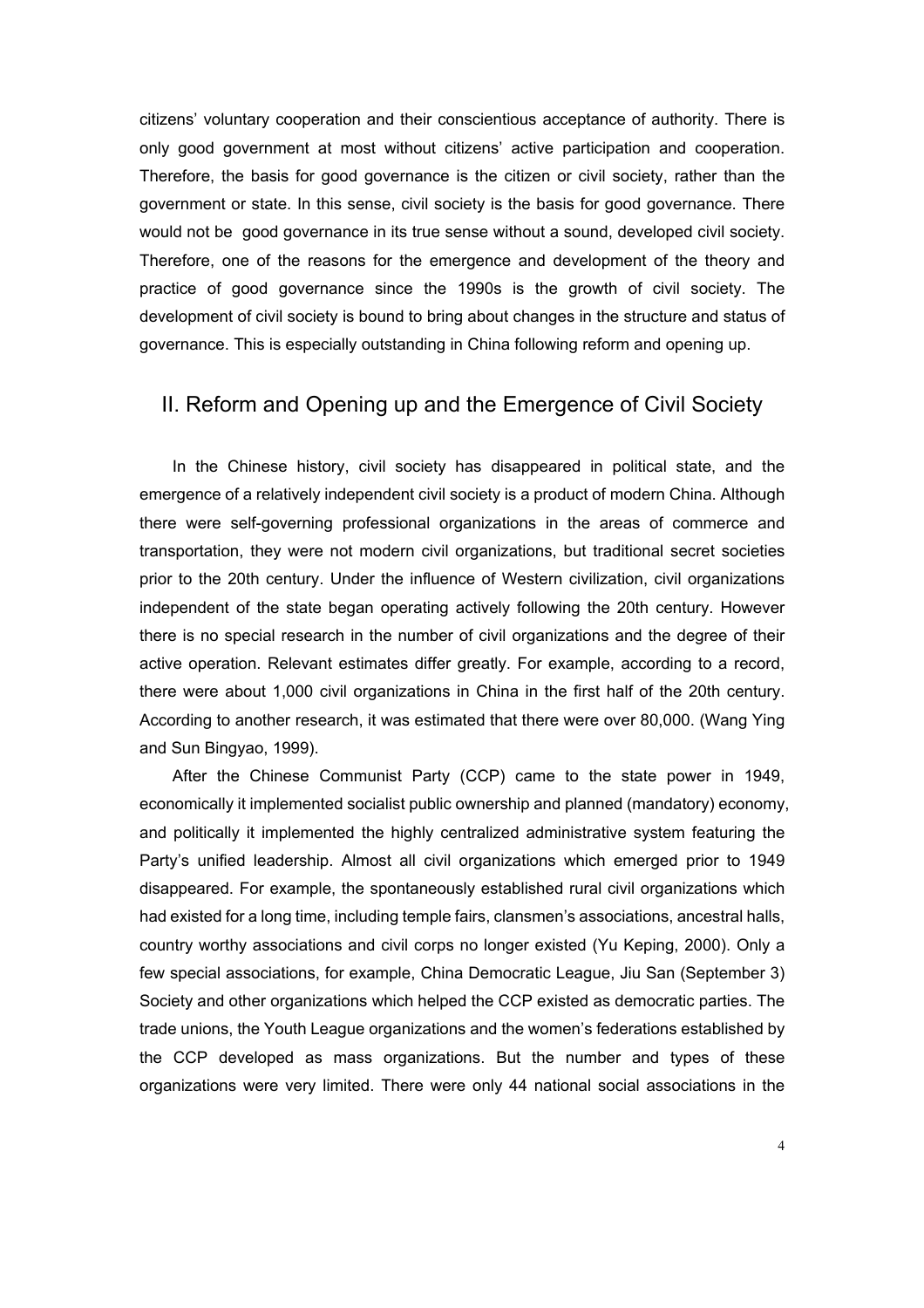early 1950s, less than 100 in 1965 and only about 6,000 local ones. The types of these social associations were very limited. There were nine mass organizations including trade union, Youth league, women's federation, association for science and technology, and federation of industry and commerce (Wang Ying and Sun Bingyao, 1999). Substantial changes took place only after the policy of reform and opening up was implemented in the late 1970s.

Following 1978, China implemented the policy of reform and opening up under the leadership of Deng Xiaoping. This brought fundamental, tremendous changes to China's society. One of the important results of reform and opening up was that the economic, political, legal and cultural environment for the existence and development of civil society underwent fundamental changes. This encouraged the growth of many civil organizations for the first time in the Chinese history.

Following the 1980s, China began implementing market-oriented economic restructuring, gradually abandoned the original planned economy, carried out a socialist market economy and made a shift from the original single structure of collective and state ownership to diverse forms of ownership consisting of state ownership, collective ownership, sole proprietorship, joint venture and foreign investment. This greatly expanded productive forces and raised people's living standards. This was the root cause for the vigorous development of civil organizations.

First, the basic requirement for the market economy is that enterprises must become independent legal persons which have the power to make their own management decisions, the government must be separated from enterprises, and enterprises must be responsible for their own profits and losses. Under this new economic structure, on the one hand, enterprises' power to make their own management decisions is greatly increased. As a result, some professional and trade organizations can become civil organizations independent of the government to a large extent. On the other hand, the market economy increases enterprises' risks. Enterprises must change the risk mechanism whereby they rely on the government for profits or losses and profits or losses make no difference under the planned economy. The new risk mechanism requires enterprises to bear responsibilities for their profits and losses. It will undoubtedly generate the self-protection awareness of enterprises and increase the mechanism for protecting their interests. The various professional interest groups grow rapidly against this background.

Second, with the implementation of the market economy, China's ownership structure also undergoes tremendous changes and diverse forms of ownership begin to coexist. Because China implements socialist political and economic systems, public ownership is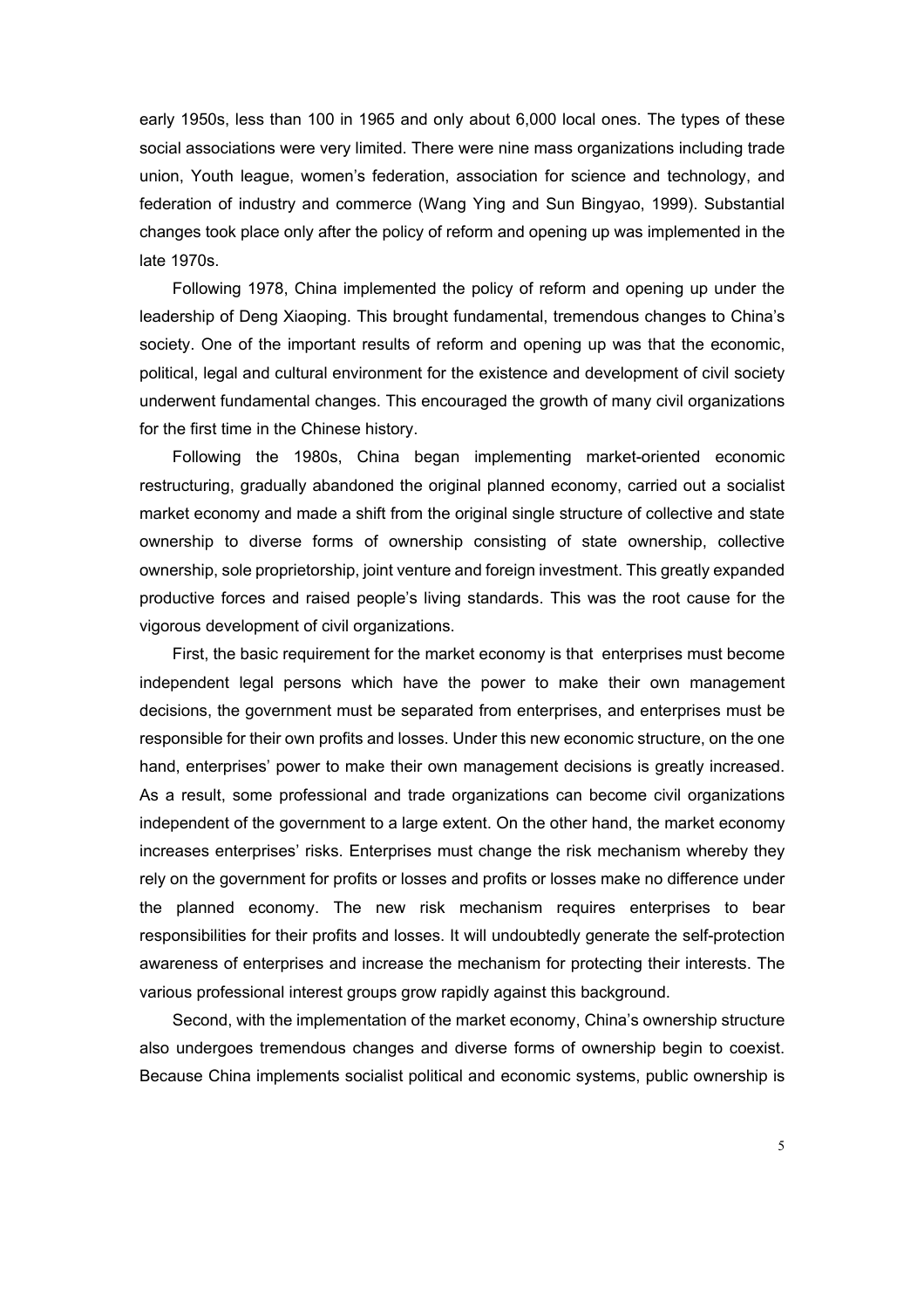still the basis for the national economy, there are outstanding differences in the actual status and role of enterprises with diverse forms of ownership and the risks of individual and private enterprises are much higher than state-owned enterprises. To seek an environment for fair competition, state and non-state enterprises need trade organizations which represent their interests. To increase market competitiveness, especially private entrepreneurs and individual proprietors must strive for cooperation and mutual assistance in their trades and establish various mutual assistance voluntary organizations, for example, entrepreneurs' club organizations of all descriptions.

Third, the tremendous economic returns brought by reform and opening up create necessary economic conditions for the establishment and operation of the various civil organizations. Most of the civil organizations must raise funds on their own. Under the conditions of the economy of scarcity or lack of the power to make economic decisions freely, it is hard for civil organizations to raise funds without appropriations from the government. Economic development brings enormous disposable profits to enterprises and increases personal disposable income. These funds become the main sources of funding for civil organizations.

Lastly, the living standards of the Chinese citizens have risen rapidly for 20 years. From 1978 to 1998, the per capita income of rural residents increased from 133.6 yuan to 2,160 yuan, an actual increase of 350% after allowing for price rises, with its yearly average growth rate exceeding 8%. The per capita income of urban residents increased from 343.3 yuan to 5,425 yuan, an actual increase of 200% after allowing for price rises, with its yearly average growth rate exceeding 6.2%. (the Information Office of the State Council, "Progress in China's Human Rights for 1998", *People's Daily*, April 14, 1999). The rise in productivity also reduces citizens' working time. Because the two-day weekend working system was implemented among the Chinese urban employees in the early 1990s, urban residents have free time to participate in various interests. As a result, more and more citizens have time and financial resources to participate in interests and especially literary and art, sports and tourist activities during their spare time. Many civil organizations for interests which have emerged these years reflect this trend, for example, various recreational clubs, sports associations, private amicable organizations, travel organizations, etc.

The development of civil organizations needs both an economic base and a political environment. It is hard to imagine the existence and development of civil organizations without a tolerant political environment. Some overseas scholars think that since 1978, China has conducted thorough economic restructuring, but its political system has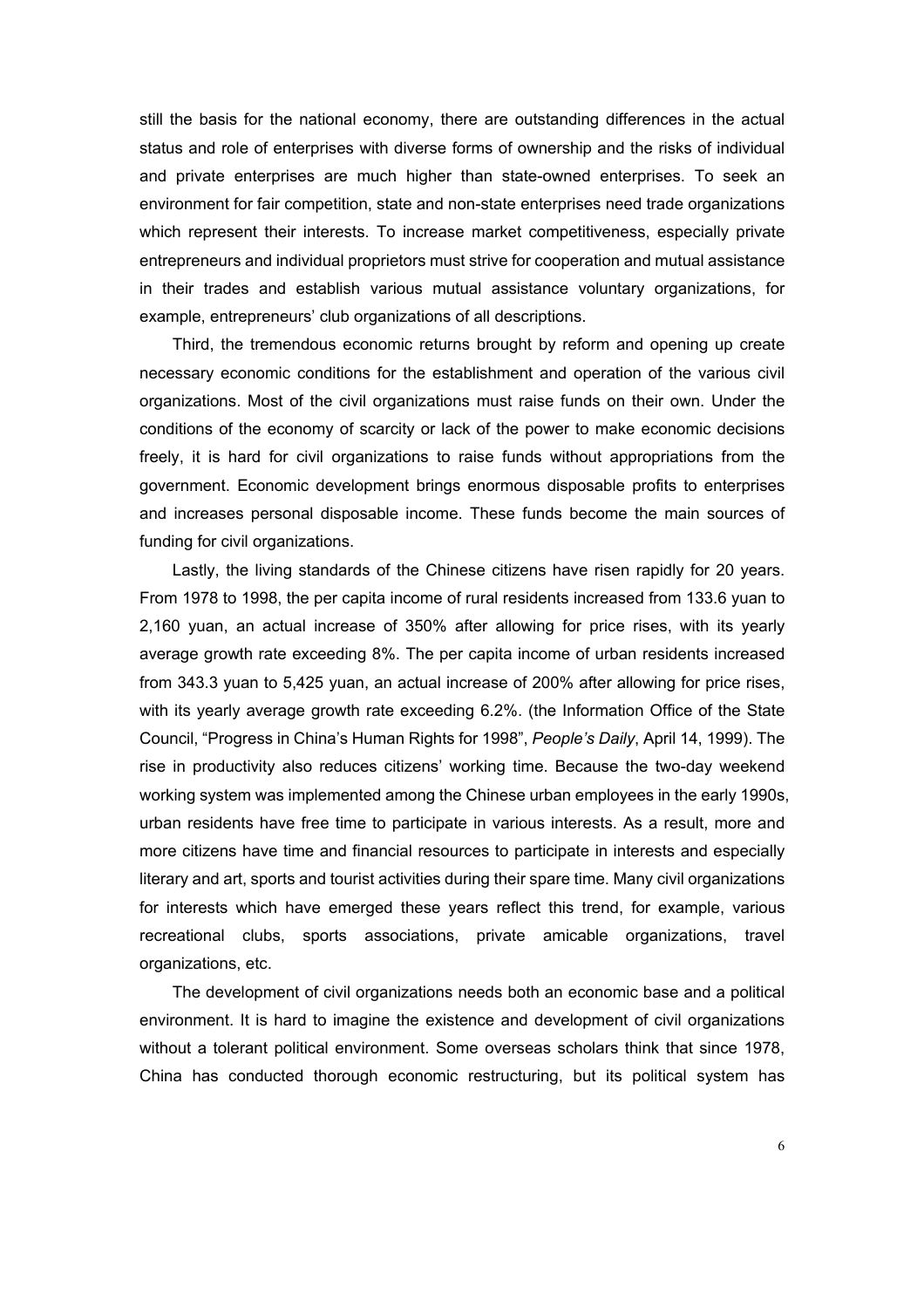basically remained unchanged. This is a one-sided view. If the criteria of the political system are only single-party system, the separation of the executive, legislative and judicial powers and representative democracy advocated by Western countries, we can say that China's current political system is the same as the original system without substantial changes. However, political system has many connotations. In addition to the above-mentioned aspects, it includes legal system, rule of law, administrative system, system of leadership, electoral system, supervisory system, relationship between the party and the government, relationship between the central and local authorities, etc. According to these many-sided criteria, everyone should admit that since the 1980s, China's political system has also undergone tremendous changes and many of these changes directly or indirectly promote the development of civil society.

First, the government pays increasingly great attention to legal system and rule of law, and citizens' freedom of association begins to be of substantial significance. The existence of civil society must first be legalized. According to the Constitution of the People's Republic of China, citizens have freedom of association. This is a fundamental legal basis for civil society. But freedom of association was a mere scrap of paper prior to reform and opening up. If ordinary citizens applied for association without authorization, it was impossible for them to secure the approval of the government. Worse still, they might suffer from political risks because of this. Therefore, no one applied to the government for voluntary association. Even if few people applied, this was futile. As a result, all social associations were highly integrated with Party and government departments. Except for a few social associations sponsored by the Party and the government, there were no other true civil organizations. Since the policy of reform and opening up was implemented, the Chinese government has begun emphasizing legal system and rule of law, regarded them as the basic state policy and taken effective measures to ensure the administration of the country according to law. Citizens' right of freedom of association is fulfilled to some extent. If citizens apply to establish non-political social associations, they will not suffer from political pressure and their applications may be approved.

Second, the government delegates many powers to lower levels. In a political sense, we can say that the process of reform and opening up for 20 years is a process of shift from high integration of the state and society to gradual disintegration. In this process, the government mainly delegates powers to society. First, the functions of the government are separated from those of enterprises. The government delegates business management, decision-making and personnel powers to enterprises and most of economic powers to society. Second, the central government delegates many powers to local governments.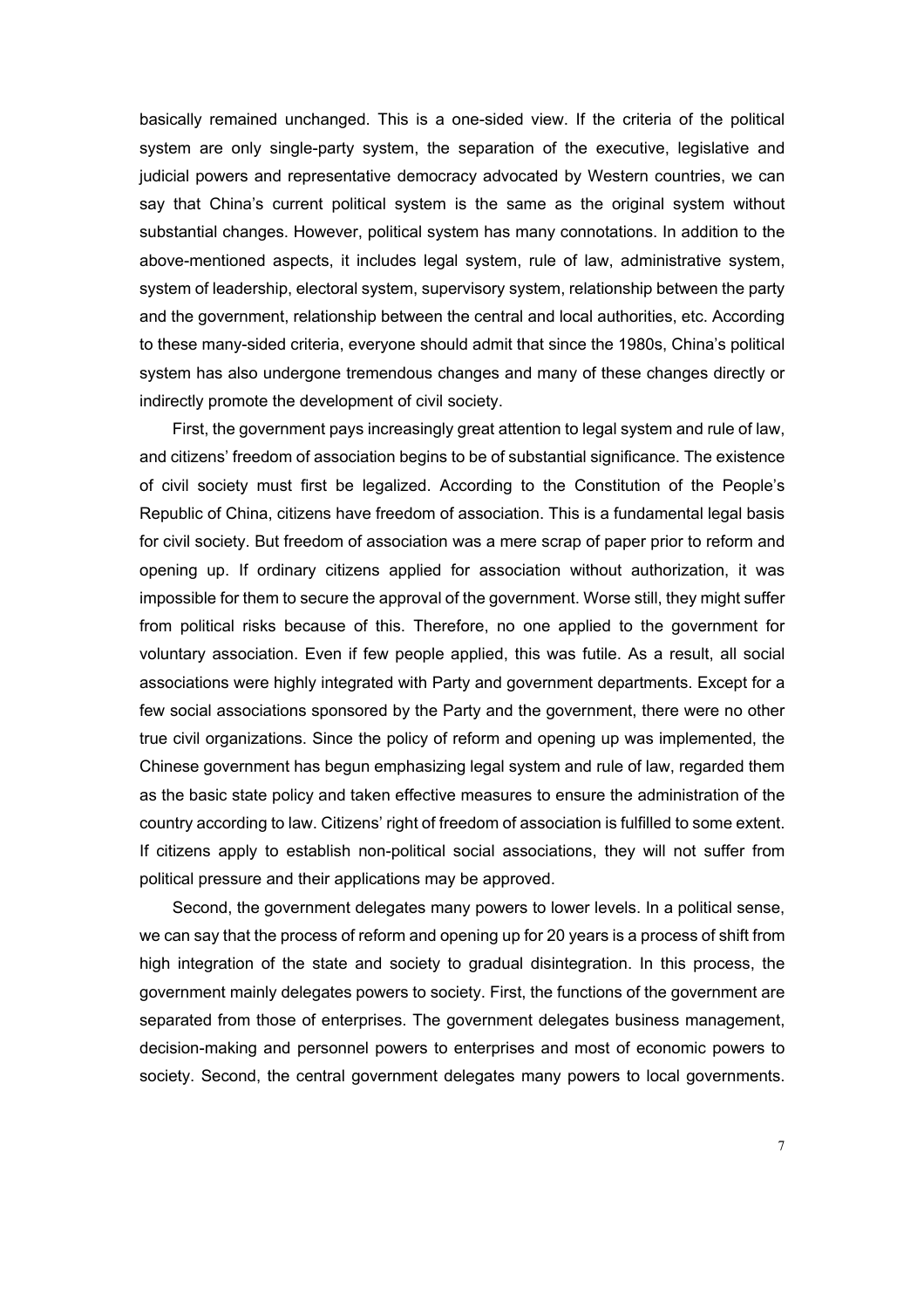Since the policy of reform and opening up was implemented, local governments at all levels have had more powers with regard to cadre management, administration, social management, political and economic policy-making, taxation, finance and banking. Lastly, the government gradually lifts control over management of citizens, and the room for their free activities increases unprecedentedly. After the Party and the state delegate some powers to society, they still need to exercise effective management of society and individuals to maintain social order. After the government withdraws from some management areas, only civil organizations fill in the room left. For example, after the mid-1980s, the Central Committee of the CCP decided that administrative leaders at the village level are not appointed by Party and government departments at higher levels in vast rural areas and self-governance is implemented among villagers. It is obvious that self-governance among villagers cannot be implemented without a villagers' self-governing organization. The villagers' committee emerges. It is the extensive civil organization in China's rural areas.

Third, the government begins changing its functions. China's society prior to the 1980s was like a patriarchal family. Governments at all levels were like parents, and citizens were like children. Parents were responsible for the future development of children and for their livelihood. So governments at all levels had too many departments and overstaffing. Since the 1980s, Chinese top leaders have tried to conduct political restructuring which aims at streamlining government departments and changing their functions and made a few attempts. In fact, they have continued to make efforts in this regard so far. These reforms have useful experience and lessons, but we can affirm one point, that is, the functions of the government have really undergone great changes. Their economic and social functions have been weakened, and their administrative functions have been strengthened. The government no longer performs its management functions in most areas of production, business operation, civil affairs, culture, art and academic research, and it entrusts relevant civil organizations, for example, non-governmental professional associations, trade organizations and voluntary organizations to perform these functions.

Because of the above-mentioned changes in economic and political environment brought by reform and opening up, China's civil society began growing rapidly after the 1980s and their growth reached a peak. In 1989, national social associations increased sharply to 1,600, and local ones came to over 200,000. After political disturbances occurred in Beijing in 1989, the Chinese government reregistered and rectified the various civil organizations and the number of CSOs decreased slightly in a short period of time. In 1992 there were 1,200 national social associations and about 180,000 local ones. But soon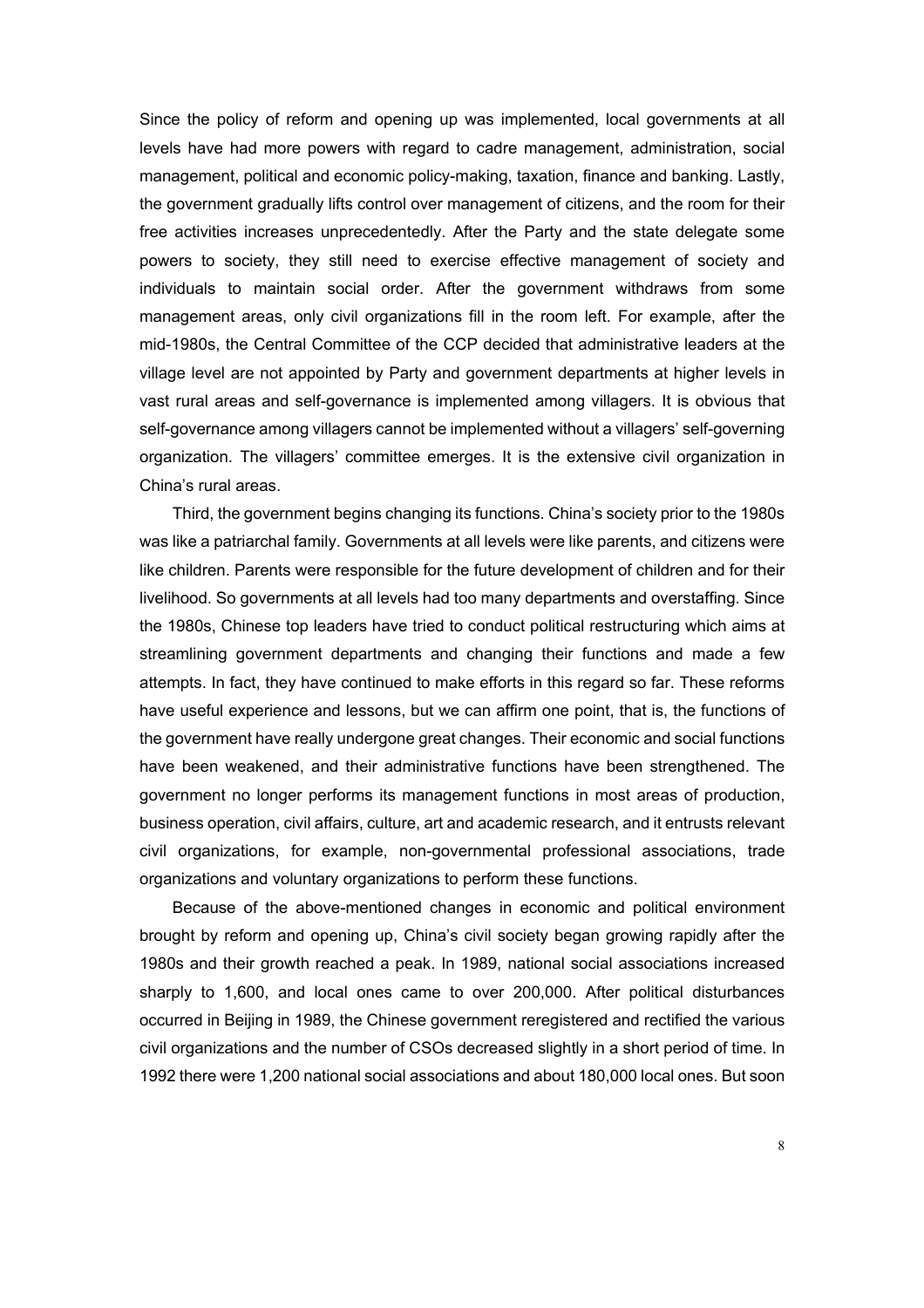the number of civil organizations increased once again. In 1997, social associations at and above county level came to over 180,000 throughout the country, including 21,404 provincial ones and 1,848 national ones. $^3$  $^3$  There were no formal statistical data about the various civil organizations below county level, but there were more than 3 million according to conservative estimates (Yu Keping, 2000). Except for social associations, another type of special CSOs developed in China following the implementation of the policy of reform and opening, that is, the so-called civilian-run non-enterprise units. They refer to civil service institutions. They do not receive financial support from the state. They maintain operation by providing paid services to society. But according to regulations, these organizations cannot aim at making profits. According to preliminary estimates, in 1998 theseorganizations came to more than 700,000. $4$ 

There are no set standards for the classification of these civil organizations. The government departments in charge of management of them classify them according to the four categories. First, there are academic organizations. They refer to those organizations which are engaged in research in natural sciences and social sciences and interdisciplinary studies. Second, there are professional organizations. They refer to those professional enterprise organizations. Third, there are those specialized organizations. They refer to those social organizations which consist of professional staff or which are established for some undertakings by relying on professional skills and technology and special funds. Fourth, there are united associations. They refer to union of groups or organizations, for example, trade unions. In 1996, national social associations under the four categories were 680 (38%), 410 (23%), [5](#page-34-4)20 (29%) and 180 (10%) respectively.<sup>5</sup>

To facilitate the distribution of classification of the various civil organizations, some scholars use classification standards based on the subject plus functions. According to the standards, the current national social associations in China can fall under 17 categories, including industrial associations, for example, the various professional and management associations; associations for social services and welfare; for example, foundations and charity organizations; associations for public affairs, for example, mayors' and exchange associations; associations for information and technical services, for example, consulting organizations and consumers' associations; public health associations, for example, medical service organizations; associations for physical culture and sports; associations for education, for example, the various educational service organizations; associations for culture and art, for example, film and music associations; associations for press and publication, for example, radio and television associations; associations for science and technology, for example, the various popular science organizations and associations for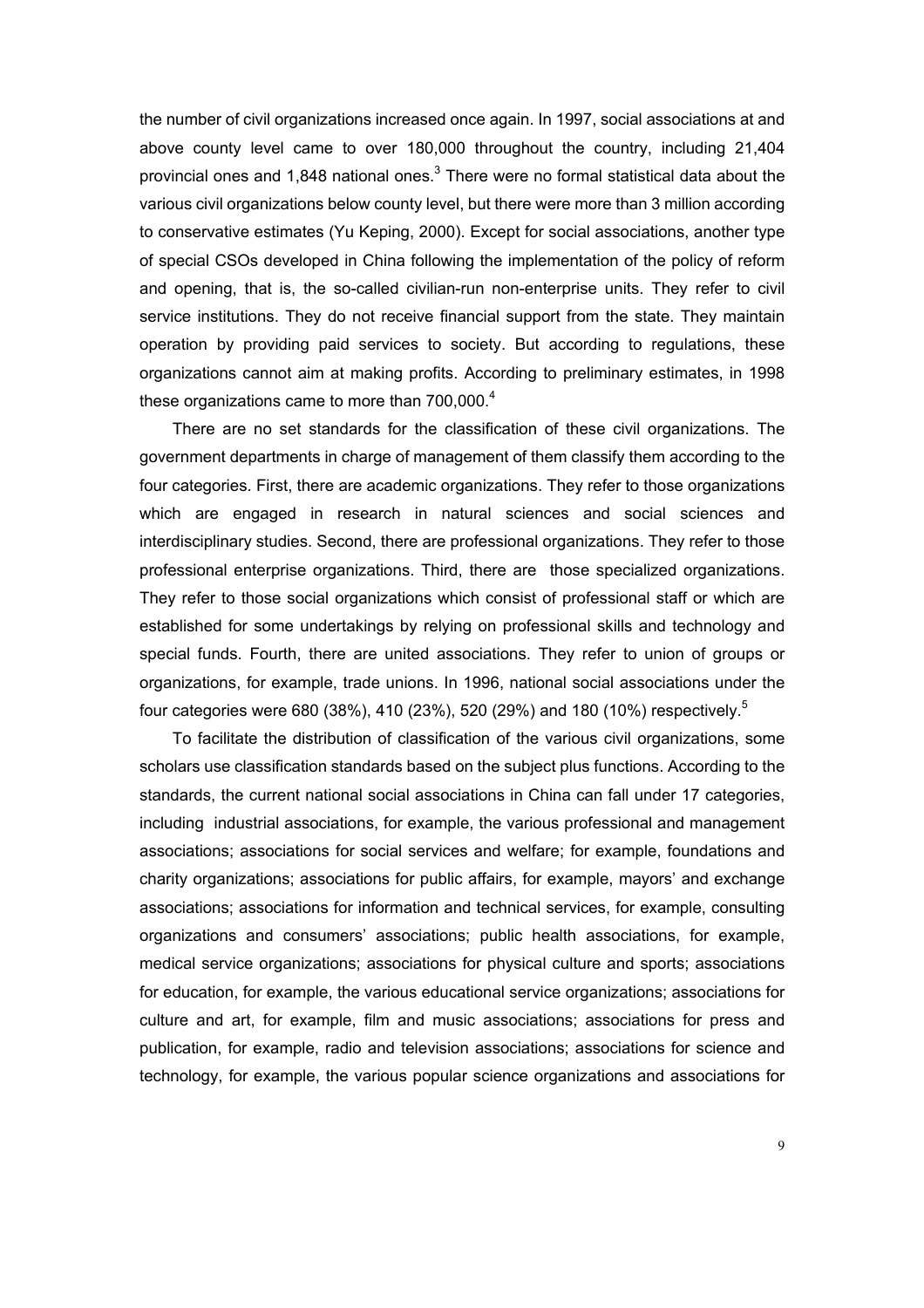the study of natural sciences; associations for humanities and social sciences, for example, the various societies and associations for the study of humanities and social sciences; associations for environment and energy, for example, environment associations; special enterprises' professional organizations, for example, professional organizations for enterprises with diverse forms of ownership; vocational organizations, for example, trade associations; regional organizations, for example, regional associations; individual amicable associations, for example, the various interest organizations and amicable associations; other organizations (Wang Ying and Sun Bingyao, 1999).

Some people think that the two types of classification pay attention to distribution, but they have the defects of similarity, vagueness and undue emphasis on detail. Civil organizations can be classified according to different standards, for example, the status of the subject, functions and regions, the most important thing is the essential features of these organizations. According to the main features of the various organizations which have emerged, they can fall under the following categories:

1) Trade organizations, that is, professional associations in the same trade. They do not have the legal management right with regard to the work and operation of the trade, but they still play a role in providing guidance. For example, they include chambers of commerce at all levels, manufacturing associations, materials and goods supply and marketing associations, etc.

2) Professional management organizations. The organizations under this category are a special product during the period of social transition. Predecessors of most of them are government departments for administrative management or authoritative organs for professional management. These organizations have great power to exercise professional management and have the nature of quasi-administrative departments. For example, they include the Chinese Light Industry Association, the Chinese Textile General Association, the Chinese Trade Association for the Promotion of Import and Export, etc.

3) Charity organizations. Their main role is social relief. For example, they include the Red Cross society of China, All-China Society of Charity, China Welfare Fund for the Handicapped, etc.

4) Academic organizations, that is, organizations for scholars, for example, China Physics Society, the Chinese Chemical Society, the Chinese Society of Political Science, the Chinese Atheism Society, etc.

5) Community organizations. Their main feature is to engage in community management and services. For example, they include villagers' self-governing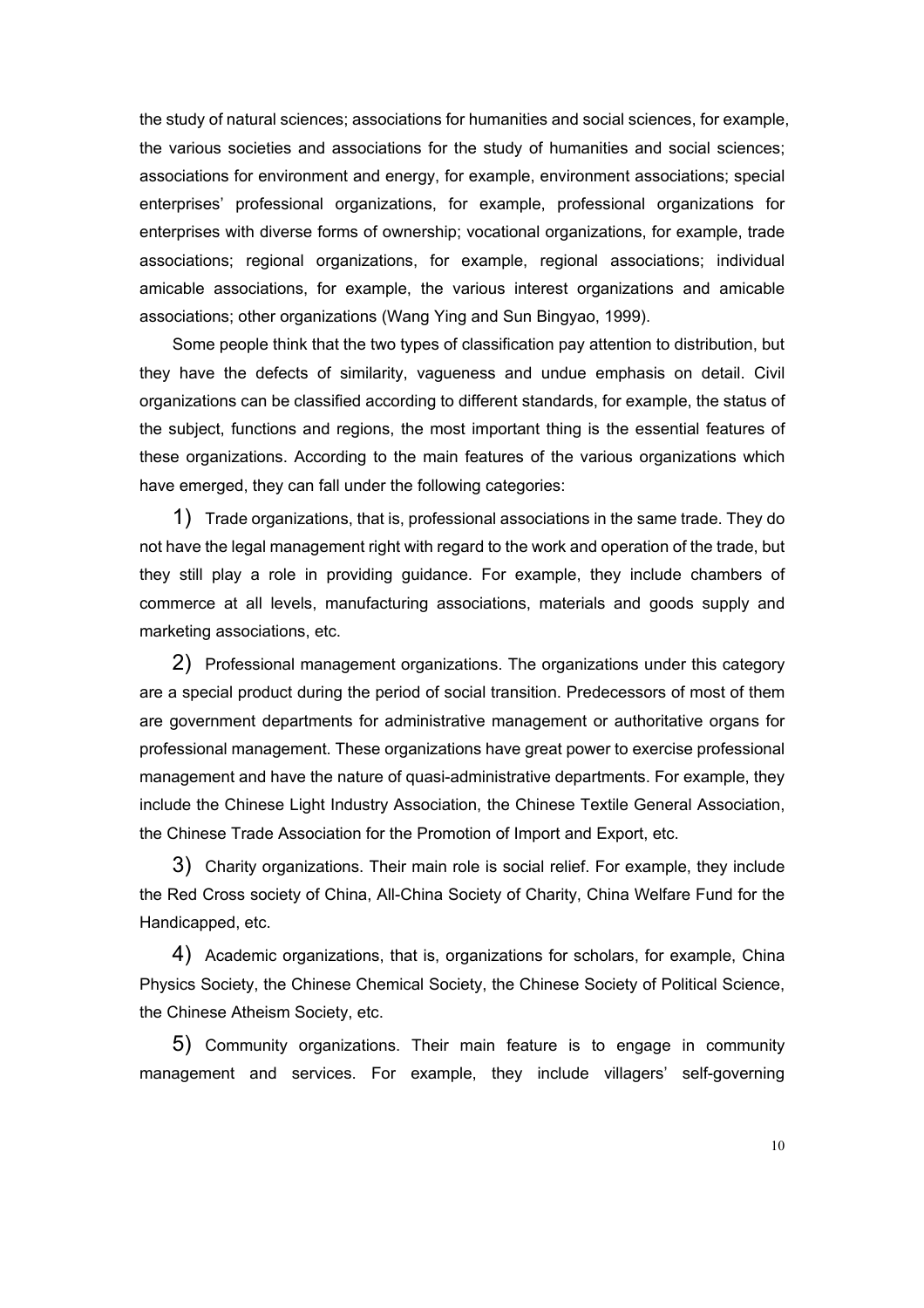organizations, residents' self-governing organizations, community public security committees, etc.

6) Professional interest groups, that is, organizations for seeking professional interests for specific groups. For example, they include private entrepreneurs' association, teachers' association, lawyers' association, etc.

7) Citizens' self-help organizations, that is, mutual aid organizations which citizens voluntarily organize to safeguard their own interests. For example, they include mutual aid society in urban and rural areas, assistance centre, various rural societies for the study of crops, etc.

8) Interest organizations, that is, all kinds of citizens' organizations for hobbies. For example, they include all kinds of clubs, poets' clubs, dramatists' clubs, etc.

9) Non-profit organizations for consulting services. Many civilian-run non-enterprise units basically belong to civil organizations under this category.<sup>[6](#page-34-5)</sup>

Introduction of the market economy to China directly results in sharp increase in the number and types of civil organizations. More importantly, the nature of these new civil organizations is quite different from that of the "social associations" which existed prior to reform and opening up. The self-governance and legitimacy of civil organizations have been greatly augmented since the 1980s.

First, with regard to sources of funds, the funds of the various social associations which existed prior to reform and opening up were appropriated from the state finance and they did not have independent sources of funding. At present, the funds of most of the civil organizations are not appropriated by the government, but are raised by them. Except for a small number of the social associations which still rely on appropriations from the state, the main sources of funds for most of the civil organizations are membership dues, donations, money contributed by people from all walks of life, income from non-profit services and other funds. All civilian-run non-enterprise units have no funds appropriated by the government. They pay expenses for all activities with some funds collected while providing services to society. The government gives them preferential treatment in taxation.

Second, organizationally they are independent of the Party and government departments. Prior to the 1980s, almost all social associations were under the Party and government departments at all levels. For example, trade unions, the Youth League organizations and the women's federations were led by the Party committees at the corresponding levels, and the various associations for science and technology were led by the science and technology commissions of governments at the corresponding levels. Since the 1980s, except for traditional trade unions, the Youth League organizations and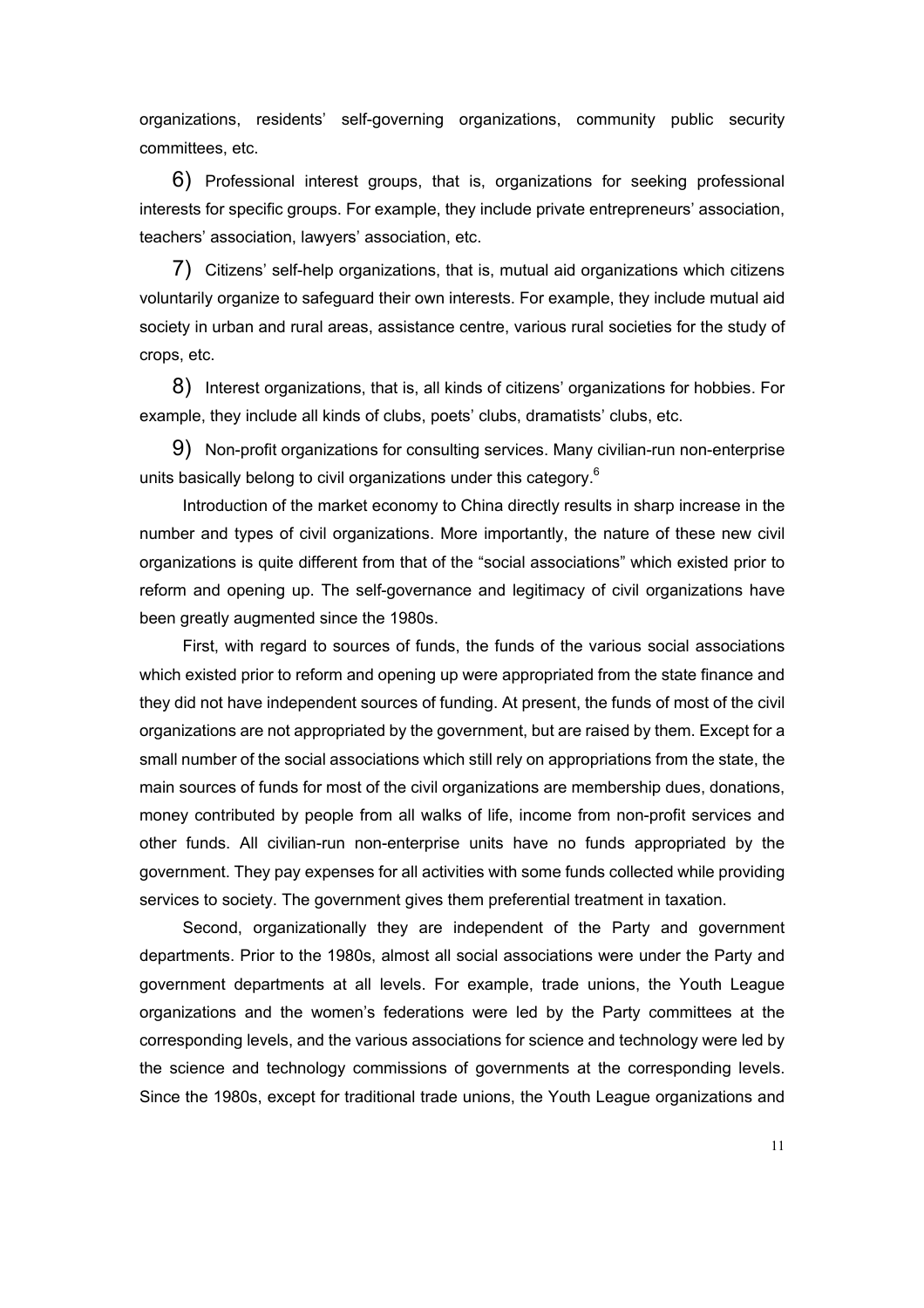the women's federations and a small number of special social associations which still maintain the original organizational relationship of subordination, other official social associations have been independent of the Party and government departments in terms of the organizational relationship of subordination. They are no longer the organs under the competent Party and government departments, but are relatively independent. Many grass-roots civil organizations are nominally led by Party and government departments, but in reality they enjoy great self-governance. Those civil organizations which are not registered with the departments of civil affairs do not have even nominal competent departments. For example, various professional associations, chambers of commerce, community organizations and organizations spontaneously established by citizens are still led by the Party and government departments at the corresponding levels, but most of them have obtained great independence. This independence between civil organizations at higher and lower levels is even greater. For example, the relationship of administrative subordination between professional associations at all levels has not existed. They are completely independent in terms of power, funds, management and activities (Sun Bingyao, 2000).

Third, Party and government officials no longer serve as the leaders of most of the civil organizations. Except for trade unions, the Youth League organizations and women's federations, the Party and government leaders who hold current posts no longer serve as the leaders of other social associations and associations, and the cadres of Party and government departments at and above the deputy division level who hold current posts cannot serve as the major leaders of civil organizations including civilian-run non-enterprise units according to the provisions of the relevant documents of the Central Committee of the CCP. Therefore, the leaders of civil organizations are independent of Partyand government organs of political power to a large extent.<sup>7</sup>

### III. China's Civil Society and the Party-State

The CCP gains an understanding of civil society in a process of negation and affirmation. Prior to the implementation of the policy of reform and opening up, the CCP and the Chinese government led by it basically negated civil organizations and thought that relatively independent civil society cannot emerge in socialist China. Mandatory economic structure and the political system featuring the unified leadership do not allow the existence of relatively independent civil society. This fact makes them take a more negative attitude towards civil society. As the Chinese leaders often like saying, however, many things occur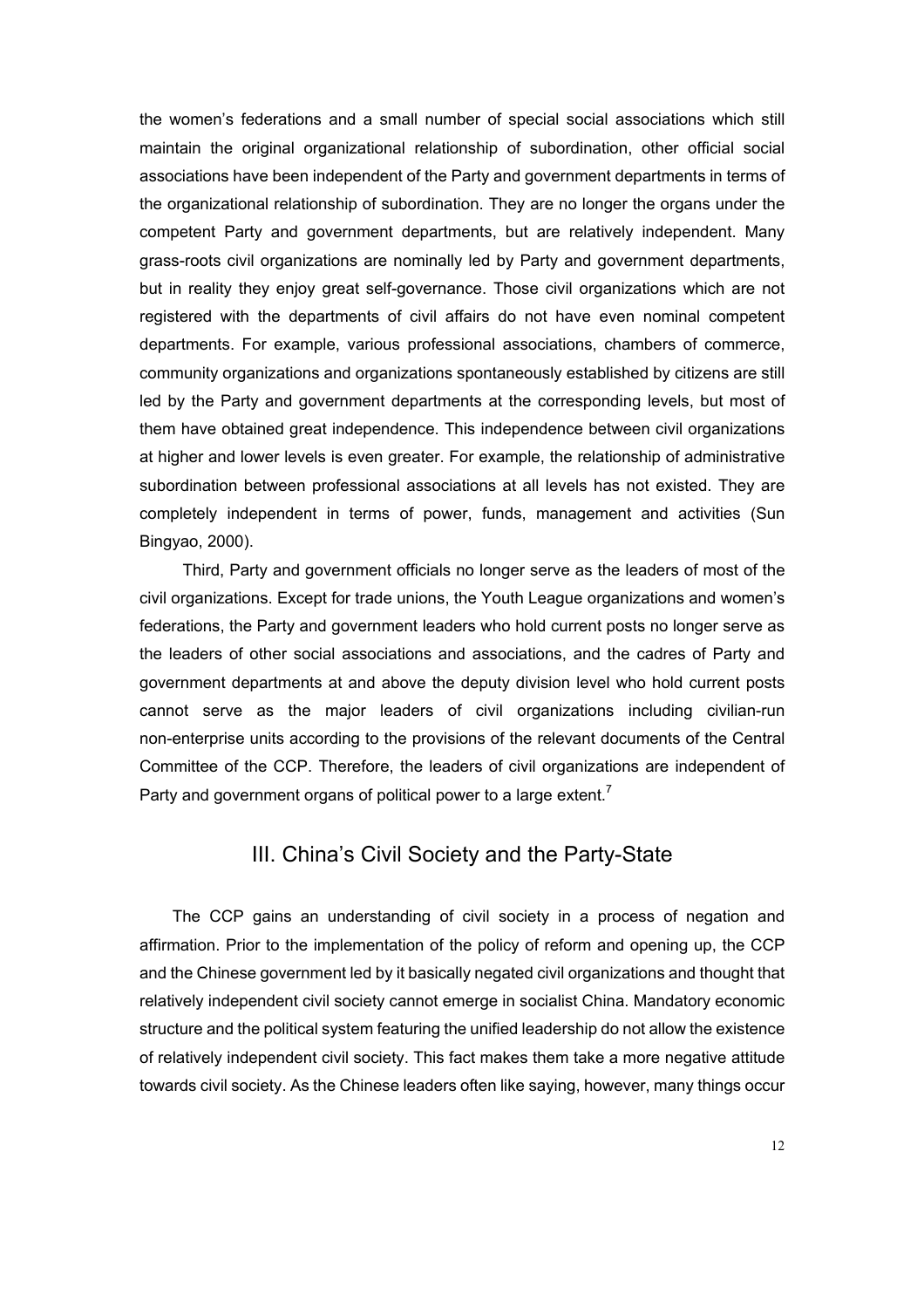independent of man's will. This is true of the emergence of civil society in China. As what was mentioned in Chapter II, as economic and political environment underwent changes following reform and opening up, no matter whether people are willing or not, a relatively independent civil society irresistibly grows in China and exerts an increasingly important influence on China's politics, economy and culture. Objectively, this phenomenon requires the Chinese leaders to face reality, change their negative attitude toward civil society, recognize its legitimacy and its increasingly important role in social, political and economic activities and take effective measures to encourage the sound development of China's civil society.

Prior to reform and opening up, civil society was less legitimate, and "civil organization", "civil society", "civilian society" and "citizens' society" were very sensitive phrases after 1949. Prior to reform and opening up, China implemented a highly unified political system of organization and leadership, public and private interests, the state and society and the government and the civilian almost merged into a single whole. In other words, there were only public interests without private interests, only the state without society and only the government without the civilian. Against this political background, to many people, "civil society" was bourgeois society, and "civil society" or "civilian society" meant being antagonistic to the government. Since the policy of reform and opening up was implemented, on the one hand, a large number of relatively independent civil organizations have emerged. People notice the fact. More and more people begin admitting the fact that civil society exists. On the other hand, as economic structure and political system undergo changes, profound changes take place in China's political culture. People gradually abandon many traditional concepts of political ideology and values and replace them with new political ideology. At the same time, people's attitude toward civil society or citizens' society also undergoes fundamental changes. More and more people begin to experience a change from rejection of civil society to acceptance or acquiescence in civil society. The reason why the "Project Hope" can win the extensive support of the whole society is that it benefits to a large extent from the increased legitimacy of civil organizations (Sun Liping, 2000). Following the 1990s, the Chinese academic circles held a discussion about civil society. One of the grave consequences is that civil society or citizens' society and the reality and concept of civil society are legitimate in the academic circles. In June 1998 the Ministry of Civil Affairs officially renamed the original "Department for Management of Social Associations" in charge of social associations the "Bureau for Management of Civil Organizations". This means that civil organizations are officially accepted by the government and obtain official legitimacy.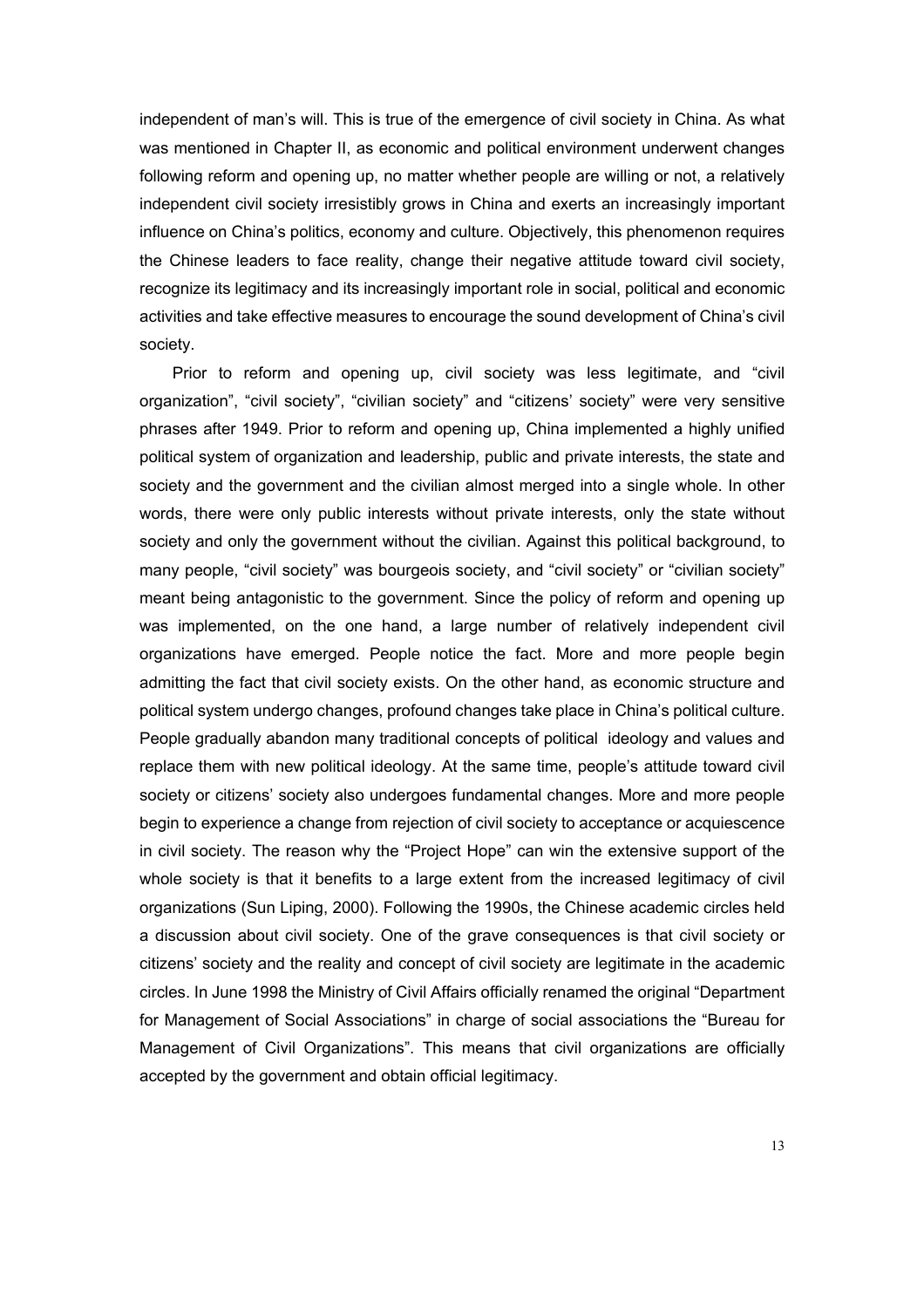In conformity with the change in the understanding of civil society, the Party and the government experience a change from prohibition to lifting control with regard to management of CSOs, that is, a process of simple prohibition to lifting control appropriately. In September 1950 the Government Administration Council promulgated the Interim Regulations on Registration of Social Associations, and in 1951 the Ministry of Internal Affairs promulgated the Detailed Rules for Implementation of the Regulations. The two laws were designed to check up and rectify the various social associations, the remnants of the old society, ban those social associations which did not meet the requirements of new society and transform other social associations and retain them. After the task was fulfilled, the two laws were gradually abandoned. The various departments were in charge of the examination, approval and management of the relevant social associations, and the system of unified registration was no longer implemented. But the basic policy was to stunt and even prohibit the development of civil social associations (Liu Junning, 2000).

After the policy of reform and opening up was implemented, to meet the needs of sharp increase in civil organizations, in 1989 the State Council promulgated the Regulations on the Administration and Registration of Social Associations. In October 1998 the State Council made big revisions of the above regulations and promulgated the new Regulations on the Administration and Registration of Social Associations. At the same time, it promulgated the Regulations on Management of Civilian-run Non-enterprise Units for the first time. Because there has not been official legislation in civil organizations in China, the above-mentioned two regulations are the most important regulations on social associations. The two regulations determine the current basic framework for the management of civil organizations by the Chinese government. They formally change the original system of administration of civil organizations. A system of dual leadership by the departments of civil affairs and the competent Party and government departments is instituted instead of the original system. The departments of civil affairs are in charge of registration, and the competent Party and government departments are in charge of routine management. This system is the current model of "registration at different levels and dual management".

According to the current model of dual management of CSOs, the main functions of the competent departments which civil organizations are affiliated to are to approve the appointment of the major leading cadres of the affiliated CSOs, including presidents, vice-presidents, executive directors and secretaries-general; to examine and approve the important activities of these organizations; to supervise the routine work of the CSOs to provide professional guidance to the activities of these organizations; and to audit the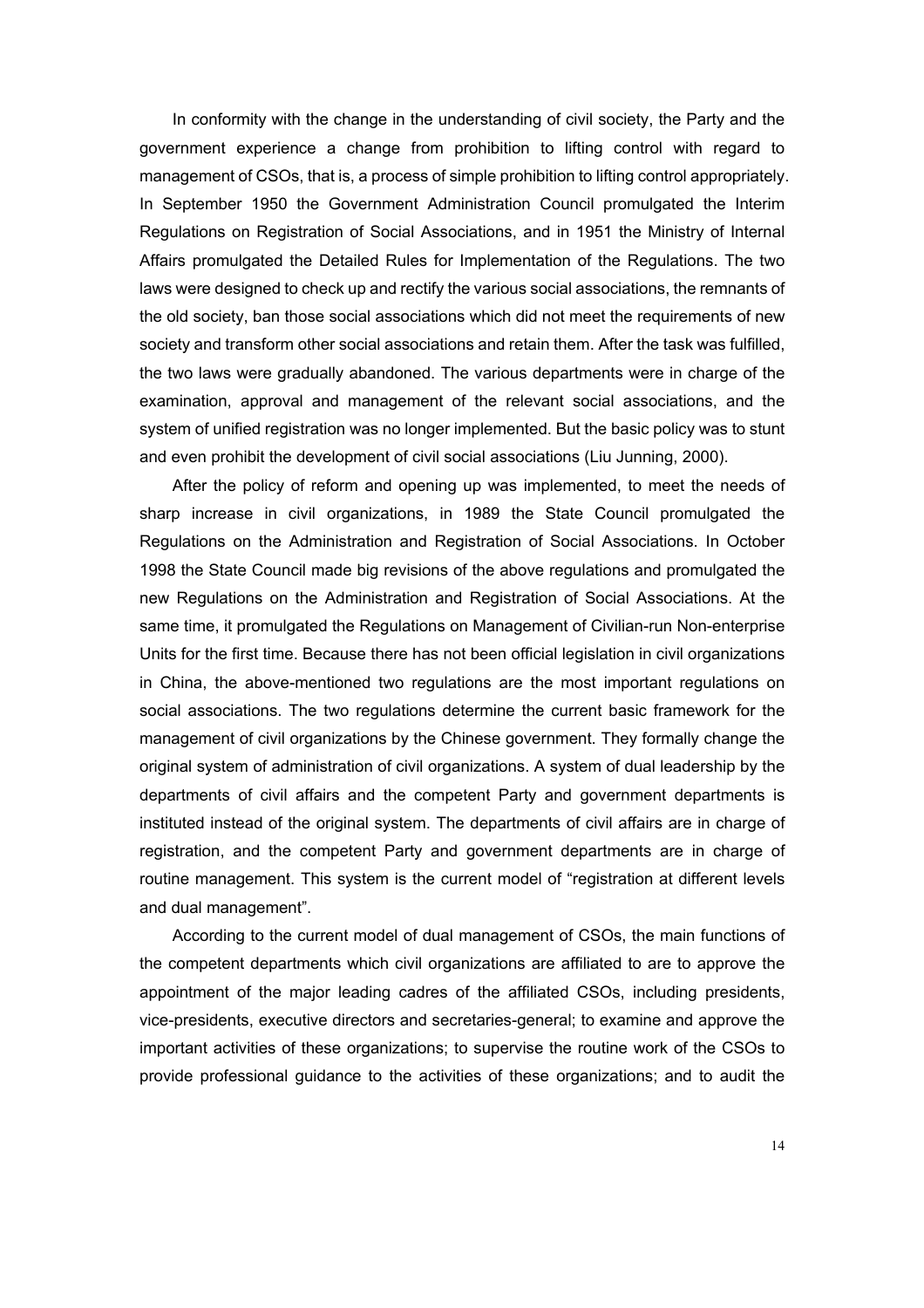finance of the affiliated civil organizations. The major functions of the departments of civil affairs are to formulate the principles, policies and regulations for the management of social associations and civilian-run non-enterprise units and supervise the implementation of them; to be responsible for the registration and yearly examination of the various domestic civil organizations (including social associations established on the mainland of China by compatriots from Hong Kong, Macao and Taiwan) including civilian-run non-enterprise units, foreign social associations in China and offices of international NGOs in China; to provide guidance to the activities of civil organizations and study and put forward the plan for the development of civil organizations, standards for membership dues and the method of financial management; and to supervise the activities of civil organizations and investigate and deal with the illegal acts of civil organizations and the unregistered illegal organizations which conduct activities in the name of social associations.<sup>[8](#page-34-7)</sup>

In addition to the above-mentioned management measures, the Party and the government also take other two measures to manage some important civil organizations: first, to control their operating funds; second, to establish Party organizations within these civil organizations. At present, the funds of the various civil organizations mainly come from the three sources: first, the government appropriates their whole funds, second, the government appropriates some of their funds and they raise some of their funds on their own, and third, they raise all their funds on their own. The state appropriates almost all the funds of those most influential civil organizations, such as China Disabled Persons' Federation, China Enterprise Management Association, China Association for Science and Technology, the Chinese Society of Administrative Management, trade unions, the Youth League organizations and women's federations. In addition, the leading bodies of the CCP at all levels usually establish their branches within some large and important civil organizations led by them. For example, the Red Cross Society of China establishes its Party committee, trade union and the Youth League organization and has an authorized size of 45 staff members (Wang Ying and Sun Bingyao, 1999).

Under this management system, the basic attitude which most of the civil organizations take towards the Party and the government is that they accept the leadership of Party and government departments and remain relatively independent. Accepting the leadership of Party and government departments and especially competent departments is a mandatory provision and is motivated by the interests to some extent. If they take the initiative to accept the leadership of Party and government departments, they can improve the relationship with competent departments, so as to obtain more funds and greater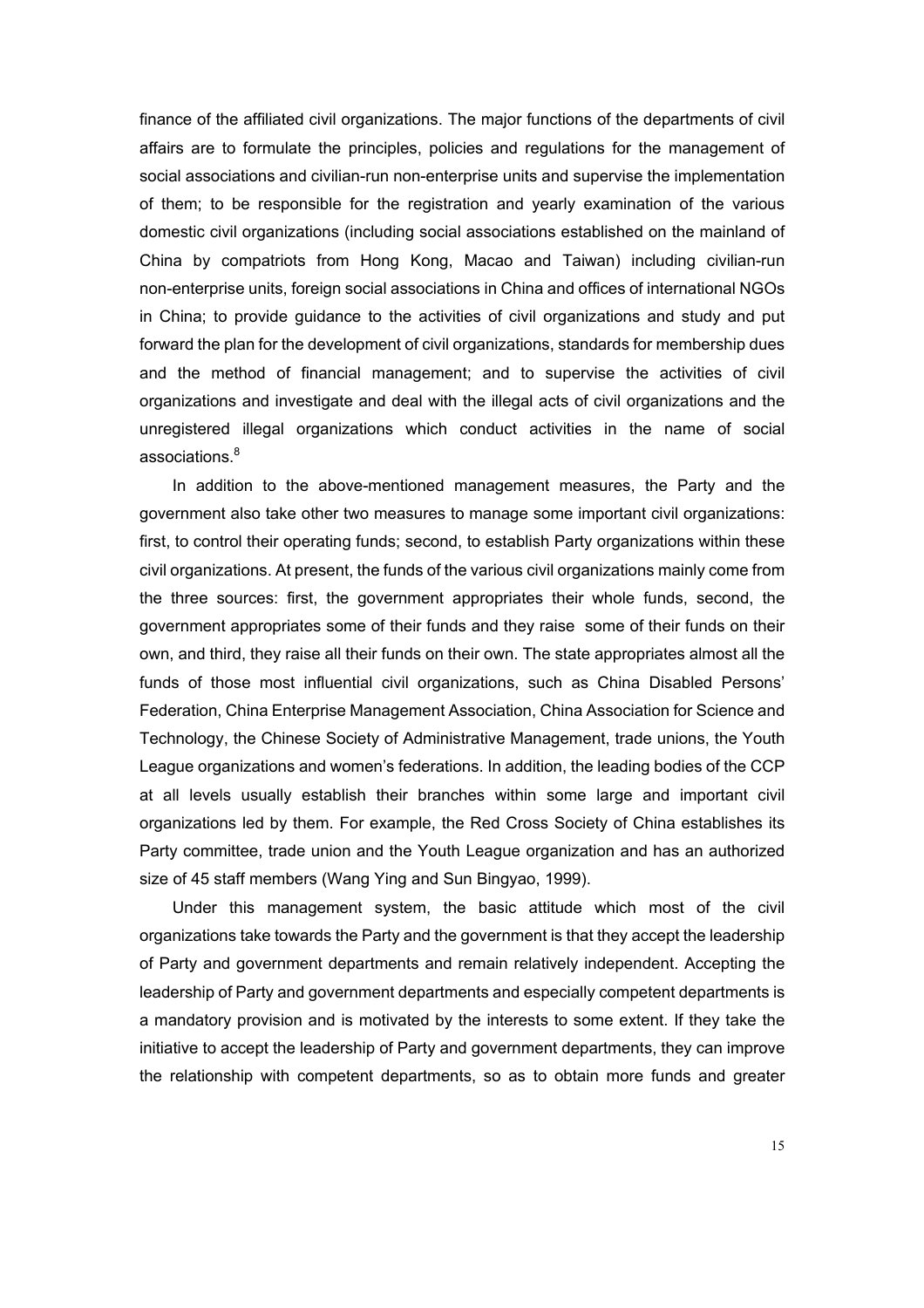administrative power. Therefore, most of the civil organizations which exert great influence are willing to respect the leadership of competent Party and government departments and maintain good cooperation with them. These civil organizations usually take the initiative to ask competent Party and government departments for instructions about some major problems, make reports to them and even often write the need to take the initiative to accept the leadership of competent departments in their rules. For example, the rules of the All-China Chamber of Commerce stipulate that it is a civil organization under the leadership of the CCP, the establishment of chambers of commerce at all levels must be submitted to the leading bodies of the Party and the government at all levels for approval, and their major activities must be in conformity with the provisions of the Party and the government (Liu Junning, 2000). However, the various civil organizations hope to enjoy greater independence. For example, China Youth Development Foundation is a civil organization established by the Central Committee of the Communist Youth League of China (CYLC) and is led by the Central Committee of the League in terms of organization, leadership and professional work. But as soon as China Youth Development Foundation was established, its leaders did everything possible to increase its independence. Through various efforts, it finally gets the right to directly control its operation and local branches at lower levels and forms a relatively independent operating system (Sun Liping, 2000). In essence, civil organizations' obedience to the Party and the state is contradictory to their independence. The contradiction constitutes the current main interaction between China's civil organizations on the one hand and the Party and the state on the other to a large extent.

Except for obedience and independence, the third main method of interaction between civil organizations on the one hand and the Party and the state is to try to affect the policies of the Party and the state. First, these civil organizations try to influence the Party and the state to revise the current policies or formulate new ones and maximize their departmental interests. This is clearly manifested in the activities of many local and professional civil organizations. For example, urban community organizations and rural villagers' organizations often employ such radical means as appealing to the higher authorities for help, presenting petitions, going canvassing and even holding sit-in, parade and demonstration and gathering around the Party and government departments, so as to require the relevant functional departments to solve the policy-related issues of removal, public security, the environment, employment and service which are related to the immediate interests of local residents. This can be proved by the phenomena of the improvement of the Market for Farm and Sideline Products at Quxi Road under the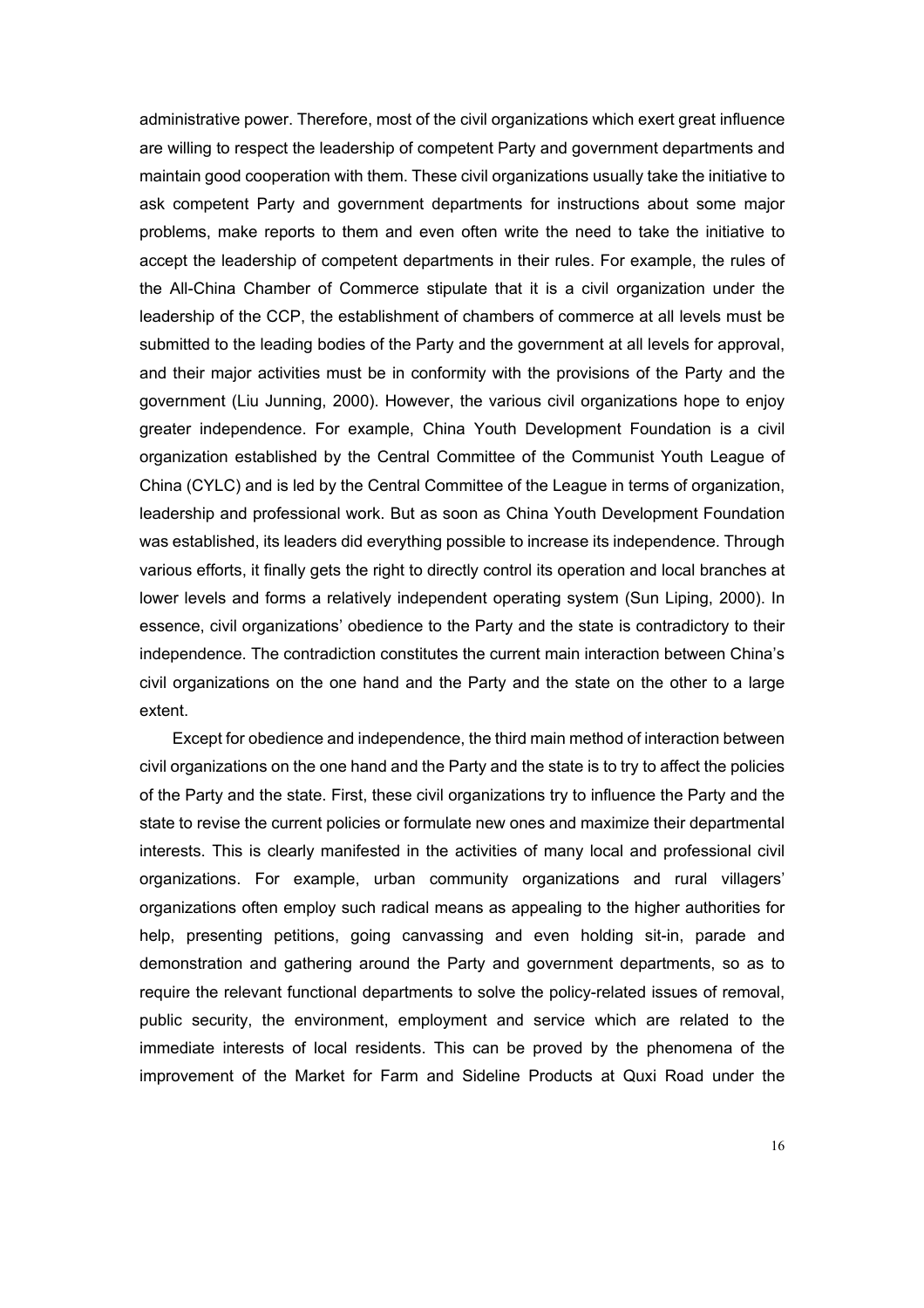jurisdiction of Wuliqiao Street, Shanghai (Wang Ying, 2000) and the active participation of chambers of commerce at all levels in legislation and formulation of policies (Liu Junning, 2000). Second, more and more civil organizations and especially those consisting of intellectuals try to intervene in the major policies of the Party and the state and affect national politics and policies for economic restructuring. For example, in recent years, Tianze Research Institute of Economics, the Friend of Nature and the Three-Flavor Study put forward many policy-related suggestions on the issues concerning China's economy, politics, diplomacy and environment which exerted a great influence on society (Wang Yizhou, 2000).

#### IV. The Emerging of Civil Society and Good Governance

China's economic and political restructuring initiated since 1978 creates the basic political, economic and legal environment for the rise of civil society. At the same time, the emerging of civil society exerts a great influence on social politics and economic activities, changes governance to a large extent and effectively promotes good governance. It is of particular importance to citizens' political participation, political transparency, citizens' self-governance and government's cleanness and efficiency and government's democratic and scientific policy-making.

In China's traditional political culture, through political behaviors superiors set an important example for the inferiors. Such Chinese idioms as "the inferiors imitate the superiors", "setting a good example with good conduct", "being a paragon of virtue and learning" and "playing an exemplary role" express the meaning. Like government organizations, civil organizations also have the issue of governance, and the success or failure of their governance has a direct bearing on the governance of the society as a whole. The reason why the various civil organizations which have emerged since the 1980s change the governance of China's society as a whole to a large extent is that these civil organizations have many distinctive features and advantages in comparison with government organizations. As we all know, China's society is in a transitional period. China's civil society is no exception. There are great differences between the various civil organizations with regard to good governance. If we regard government's official organizations and typical civil organizations as the two poles of the spectrum, we can discover that on the whole, the civil organizations which are nearer to the pole of government organizations often exercise weak governance. On the contrary, those organizations which are nearer to typical civil organizations exercise strong governance.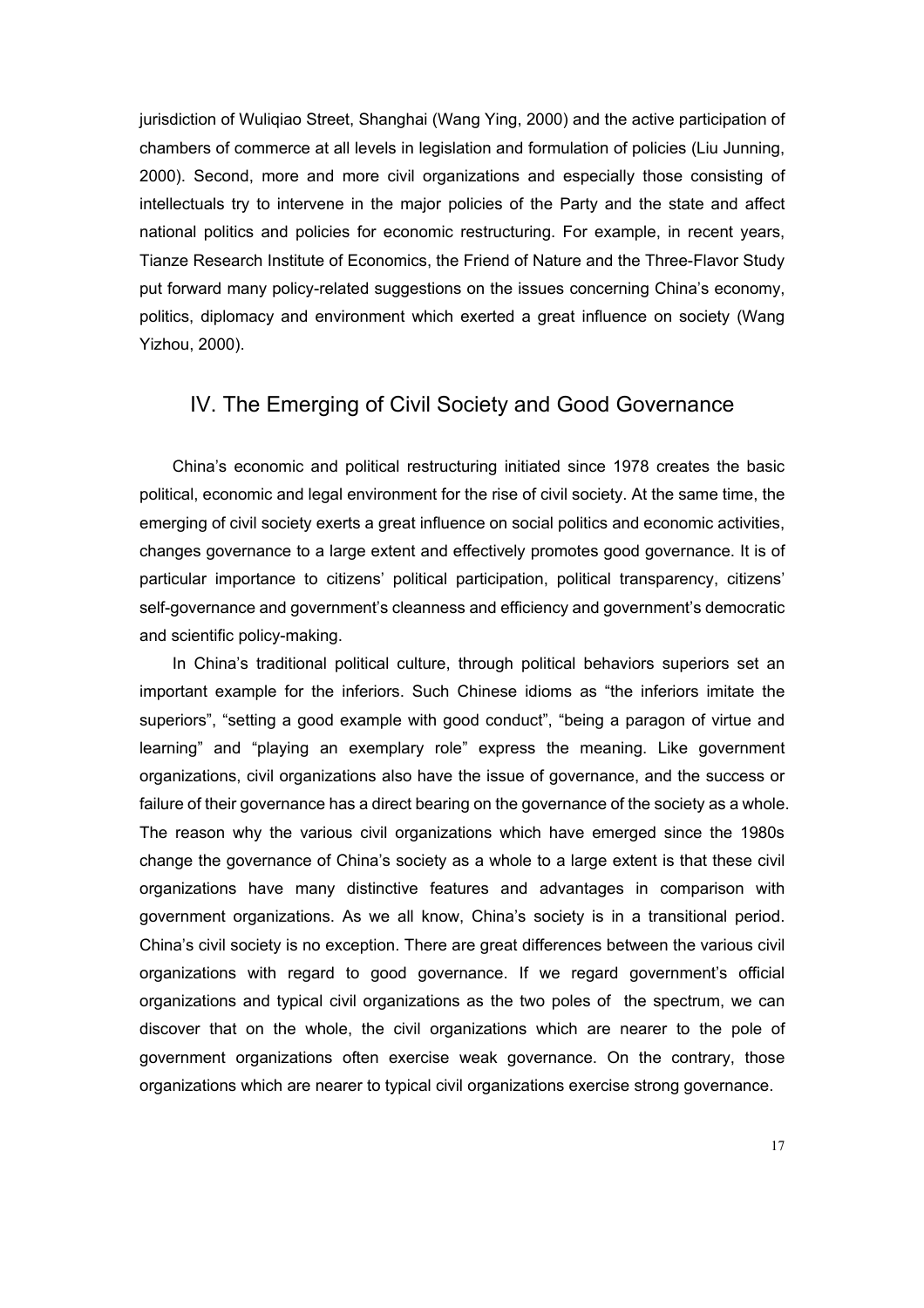The degree of identity and participation within the relatively independent civil organizations which emerged in recent years, such as the senior citizens' association, community organizations, etc. is higher than that within some traditional civil organizations with a strong official nature, such as the Youth League organizations, women's federations, etc. For example, the Youth League acted as the "assistant" to the Party in the various political activities prior to reform and opening up. The degree of its internal identity and participation was very high. "But when the whole society focused on economic development, the status and role of the Youth League organizations in social activities became obviously less important. The state's appropriations to the Youth League organizations increased so slowly that they were often short of funds. At the same time, the identity of young people with the Youth League organizations was also lowered. Those organizations in some areas began to be lax or even paralyze." On the contrary, China Youth Development Foundation which is a product of the reform of the Youth League has a high degree of internal identity, and the participation of its members in the organization is "all-directional" and "integrated". Participants usually take the initiative to know how the funds contributed are used and put forward their own views on the various activities. Some participants participate in the work of China Youth Development Foundation and even in its management and organization. To be specific, some participants take part in policy-making activities. Their suggestions on the Project Hope, a major activity of China Youth Development Foundation become a tremendous motive force for the continued development of the Project (Sun Liping, 2000).

Many civil organizations do better in the transparency of internal management. This is particularly true of those civil organizations which are active at the grass-roots level, such as villagers' committees, senior citizens' associations and various community organizations. For example, villagers' committees existing in China's rural areas and neighborhood committees existing in urban areas extensively implement the practice of "making village affairs known to the public" and "making residents' affairs known to the public", and their political transparency is much higher than that of grass-roots organizations of political power. The process of election of villagers' (neighborhood) committees' members and village heads (directors), all the activities of villagers' (neighborhood) committees and the income and expenses of villagers' committees are basically made known to the public. In Shanghai, the cadres of the neighborhood committee must wear employee's cards while working. Every neighborhood committee must put up the affairs, documents, procedures, deadline, responsible persons and other items on the wall and ensure that residents are clear about them at a glance (Wang Ying,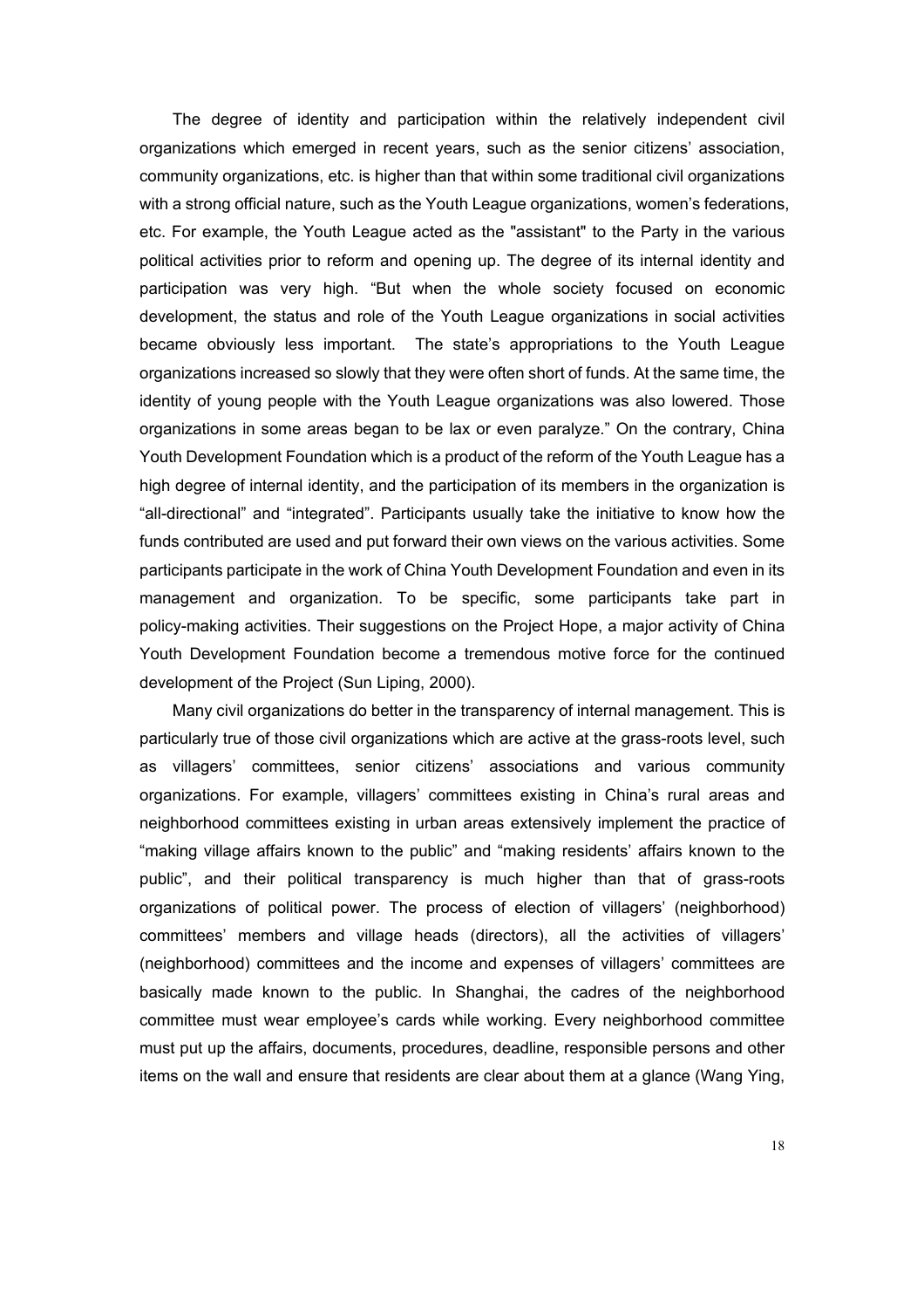2000). The content of making village affairs known to the public in Dongsheng Village, Fujian Province includes the wages, bonuses and subsidies given to village cadres; the income and expenses of the collective; family planning; the contracting of arable land, ponds, orchards, mountain forests and enterprises; bidding for construction projects; distribution of land for the housing; the area of requisitioned land and compensatory money; apportion of voluntary labor; the amount of money collected and retained for overall planning and its use; distribution of the target for imposition of grain taxes; distribution of relief materials and means of production; use of anti-poverty funds; items of practical matters for villagers. Most of these items are made known to the public twice a year, that is, during the first ten-day period of January and July respectively. The most important items, for example, contracting of land and enterprises, bidding for projects, requisitioning of land, are made known to the public at any time. The important items, for example, family planning, the income and expenses of the collective, are made known to the public once a month and a quarter. There are two methods of making village affairs known to the public: first, the "column for making village affairs known to the public" is opened on the enclosing wall of the building of the villagers' committee, and village affairs are made known to villagers through blackboard bulletin on time. Second, when some matters are made known to the public, the wire broadcasting of the village is used to broadcast some content to villagers. In addition, several "suggestion boxes" are installed at the main intersections of the village to solicit the villagers' opinions about the village affairs which are made known to them.

An important consequence of the internal high transparency of civil organizations is that in comparison with the current situation in which the corruption of government officials in China's society is rather serious during the transition period, the leaders of those civil organizations who are far away from administrative power are relatively clean. For example, the rise of villagers' organizations effectively checks the corruption of township and village cadres. Because the villagers' committee implements the system of making village affairs known to the public and the income and expenses of the village and its decision-making activities are transparent, villagers can exercise effective supervision over village cadres. In Dongsheng Village, such important economic activities as the salaries and income of cadres, the income and expenses of the village, decision-making activities, enterprise contracting, land requisitioning and use and distribution of land for the housing are made known to the public and are supervised by the specially designated persons. Even if someone wants to engage in corruption, this is not easy. So village cadres are very honest and clean. In the past, town cadres came to the village at the time of fruit harvest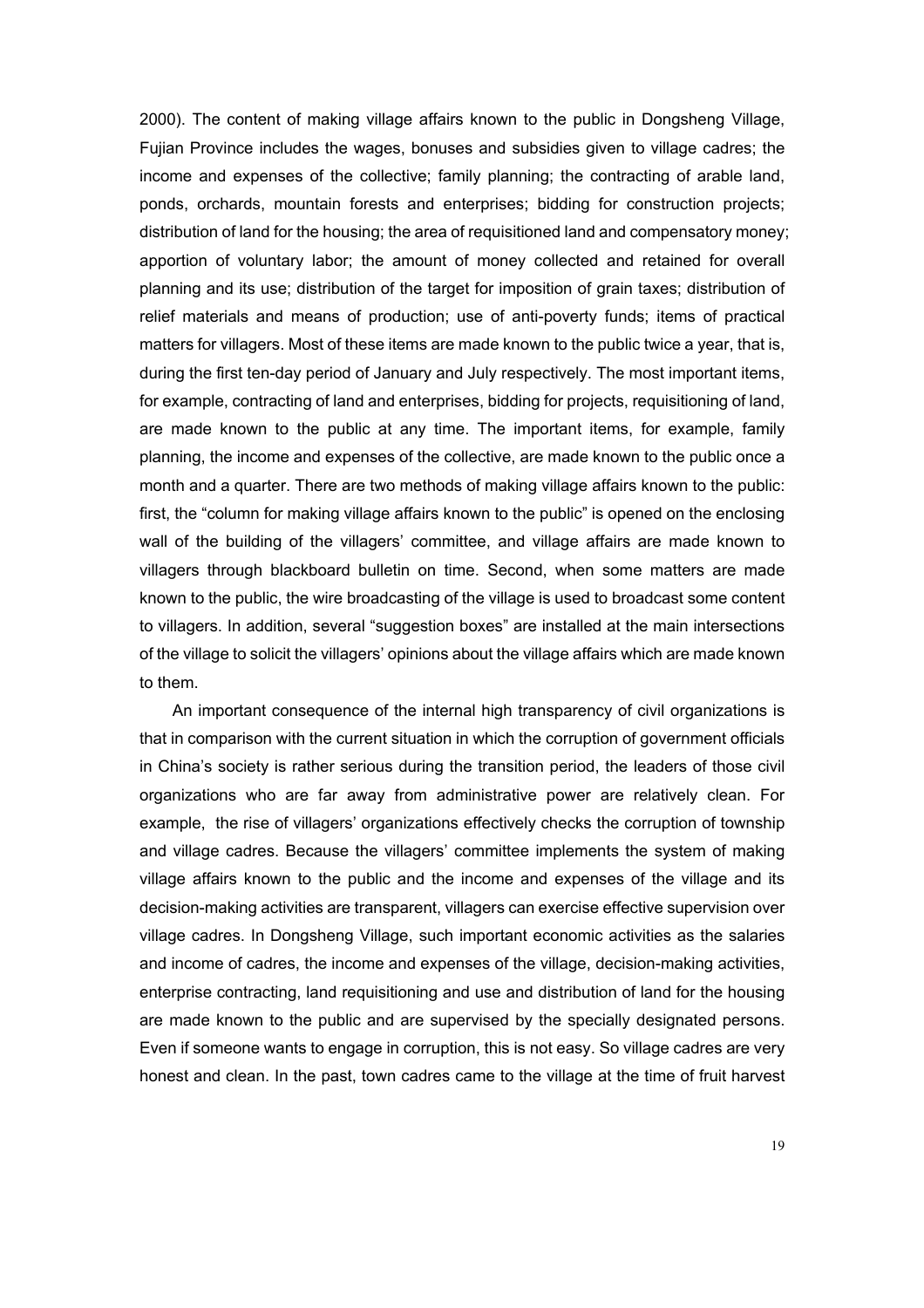whether no matter whether there were matters. Village cadres gave these cadres some fruit. Now they do not have the chance to get fruit, because all orchards are contracted by individuals. The villagers' group for handling financial affairs is mainly responsible for specially examining the public income and expenses of the village and makes known to the public the results of examination and relevant accounts on schedule. The villagers' representative assembly, the village Party branch and the working group for making village affairs known to the public and exercising democratic management have the right to examine the village public finance. Villagers can tell their questions to the above organizations and even give anonymous reports to the latter (Yu Keping, 2000).

Another distinctive feature of civil organizations is their more democratic internal governance. First, most of the various community self-governing organizations in urban areas, such as the neighborhood committee, the volunteers' association, the proprietors' committee, the community green-protecting team, the community amicable society for cultural workers, the community amicable society for sports workers, the community education committee, the senior citizens' study association, the family education guidance team, etc., and the villagers' committee, the able persons' association, the association for science and technology, the senior citizens' association, etc. choose their leaders through election at least as a matter of form. To more and more civil organizations in urban and rural areas, free election is increasingly important. Second, civil organizations must extensively solicit the opinions of their members for their important policy decisions and secure the approval of their members. The rules of civil organizations generally have clear provisions on this. Their major internal matters must be extensively discussed and consulted by their members. The relevant state laws further stipulate that the major affairs concerning residents and villagers must be discussed and put to the vote by residents or at the villagers' meetings. Third, civil organizations usually have a set of systems for rigorous internal supervision. For example, the community civil organizations in Shanghai have a whole set of complete systems for residents' supervision, including 1) the community residents' conference designed to listen to, examine, check and supervise the work of the neighborhood committee; 2) the system of consultation on community affairs designed to coordinate and comment on the community work; 3) the system of community supervisors; 4) the system of commenting on the work style of the government; and 5) the system of supervision through telephone and the system of letters, calls and reception (Wang Ying, 2000). Some important rural civil organizations also have a set of open supervision mechanisms and ensure that their leaders work honestly and cleanly. For example, the senior citizens' association in Dongsheng Village also has a system of making matters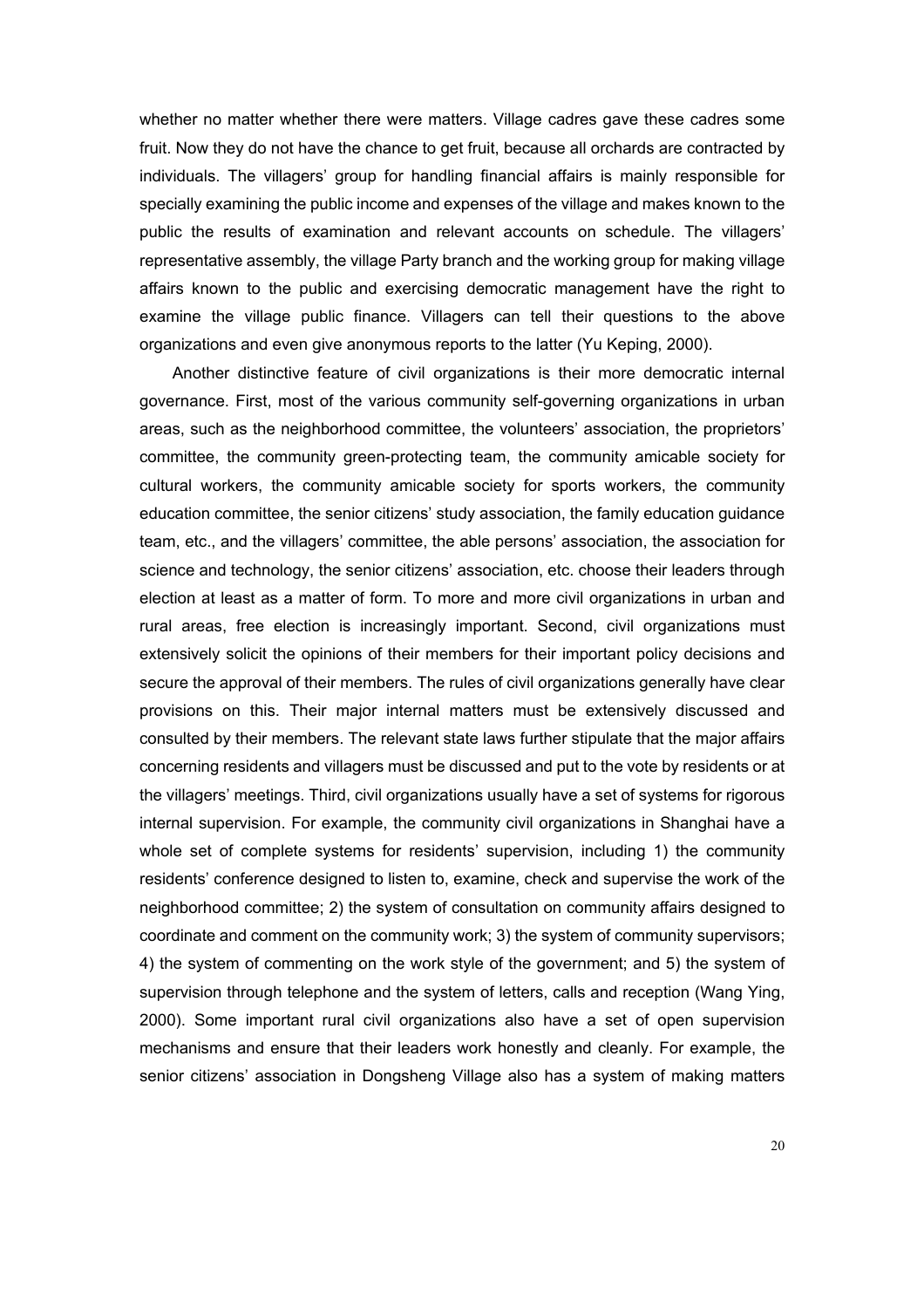known to the public because it involves a large sum of funds. It makes known to the public members' contributions, membership dues and other accounts concerning income and expenses through wall newspapers and clearly records original documents and sums of income and expenses even if there are only several coins. The senior citizens' association has a finance group consisting of four members. Their main responsibility is to manage financial affairs and supervise the financial activities of the leading cadres of the association. All expenses of the association are subject to strict procedures for examination and approval. Major items of expenses must be decided on through collective discussion (Yu Keping, 2000).

The internal management of civil organizations is of great significance to governance and good governance. More importantly, this exerts influence on the political life as a whole, including political participation, democratic policy-making, citizens' self-governance and the efforts to make government affairs known to the public and build a clean and honest government.

China's civil organizations which are rising become an important bridge between the government and citizens. The essence of good governance is good cooperation between the government and citizens, but this cooperation is not always direct. On the contrary, it often needs coordination by an intermediate organization. Therefore, civil organization is an intermediate organization. On the one hand, various civil organizations promptly solicit the requirements for the government, wishes, suggestions and criticisms from their members and convey them to the government. On the other hand, civil organizations convey the government's policy-related intentions and suggestions on handling relevant matters to their members. In the process of conveying and coordinating interests, civil organizations promote cooperation between the government and citizens and good governance.

Many civil organizations not only require and encourage their members to take an active part in their internal matters, but also encourage them to actively participate in the political activities of the state. From our case study, we can see that civil organizations much more actively participate in social politics than ordinary citizens. This is particularly true of rural areas and the grassroots level in urban areas. For example, one of the major responsibilities of villagers' committees which are the most important civil organizations for Chinese peasants is to mobilize their members through various methods to participate in the election of people's deputies at and below county level and the election of villagers' committees. Some localities even employ some radical means, for example, to give material encouragement and issue subsidies to those villagers who participate in voting;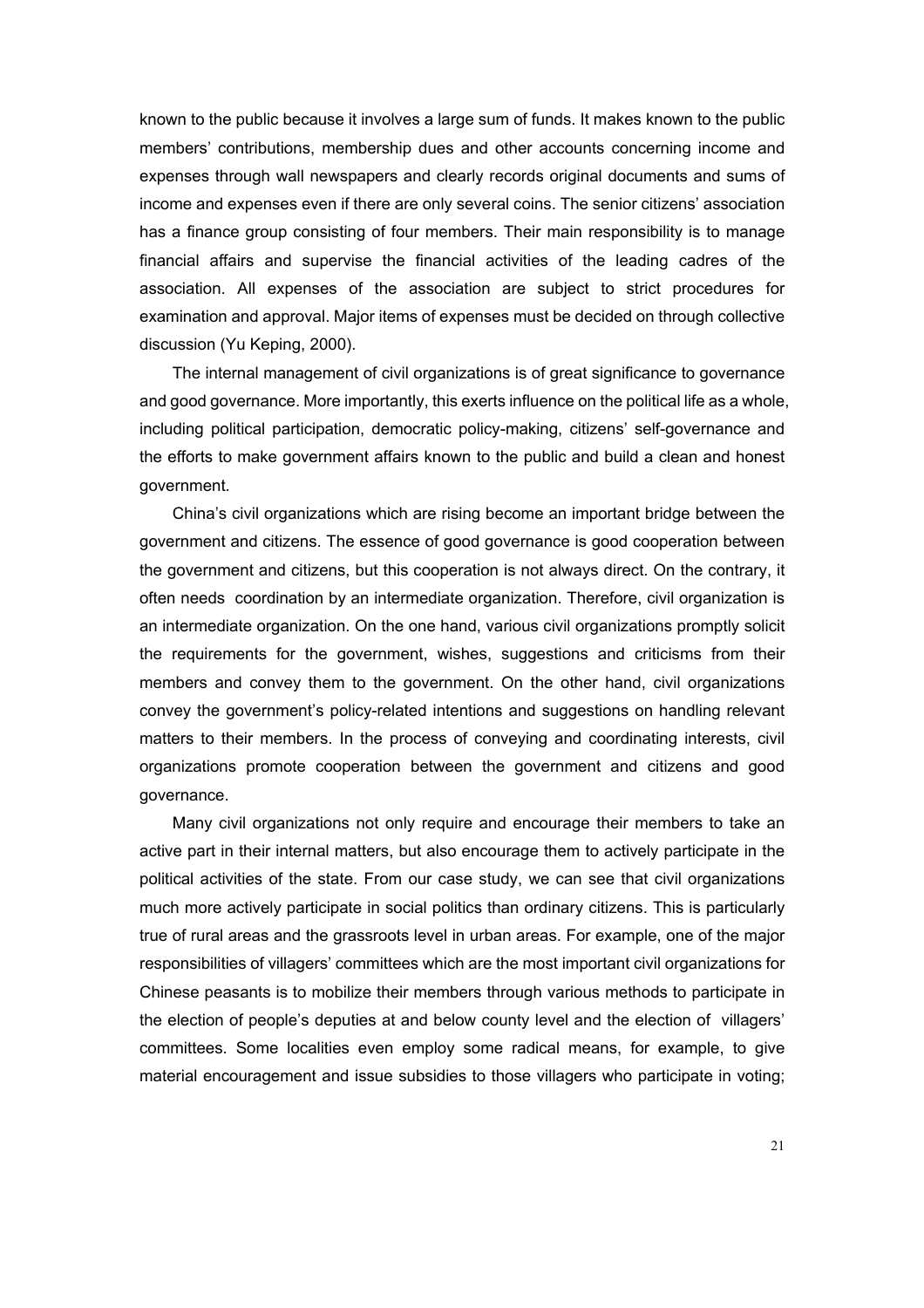otherwise, to impose fine or labor on those peasants who do not take part in voting. At the same time, these civil organizations also provide various conveniences for the political participation of their members. For example, when deputies of local people's congresses or members of villagers' committees and neighborhood committees are elected, mobile polling stations or ballot boxes are set up to provide special voting services for residents who go out, so that the percentage of the residents who participate in the election is as high as over 95%. The various civil organizations employ another important method of participating in social and political affairs, that is, as the representatives of some circles or some interest organizations, they join the organs of state power or government departments according to the regulations formulated by the government. The typical representatives for this participation are some civil organizations which maintain particularly close ties with the government. Especially the federations of industry and commerce, the Youth League organizations, the women's federations, trade unions, family planning associations, senior citizens' associations and some professional associations often have their representatives participate in people's congresses and CPPCC organizations from the central to local levels, and presidents of the federations of industry and commerce usually serve as vice-chairmen of CPPCC organizations under the governments at all levels.

Many civil organizations which have developed since the 1980s have become an important factor for affecting the government's policy-making and a strong motive force for promoting the government's reform. Many civil organizations and especially those professional organizations for academic research have abundant professional knowledge. More and more professional associations begin to serve as the think tank for the government, provide consultancy and advice for the government's policy-making, exert an important influence on the government's policy-making and promote the government's democratic policy-making. The government's reform needs both internal and external motive forces. The external motive force for promoting the government's reform is from individual citizens and civil organizations. The latter are usually more powerful than the former.

In a sense, a civil organization is a kind of interest organization, and one of the basic values for its existence is to promote the public interests of its members. The important means to achieve the value are to participate in the policy-making in Party and government departments and try to affect the policies of Party and government departments for the benefit of their organizations and members. At present, the various civil organizations in China employ the following methods of participating in the government's policy-making: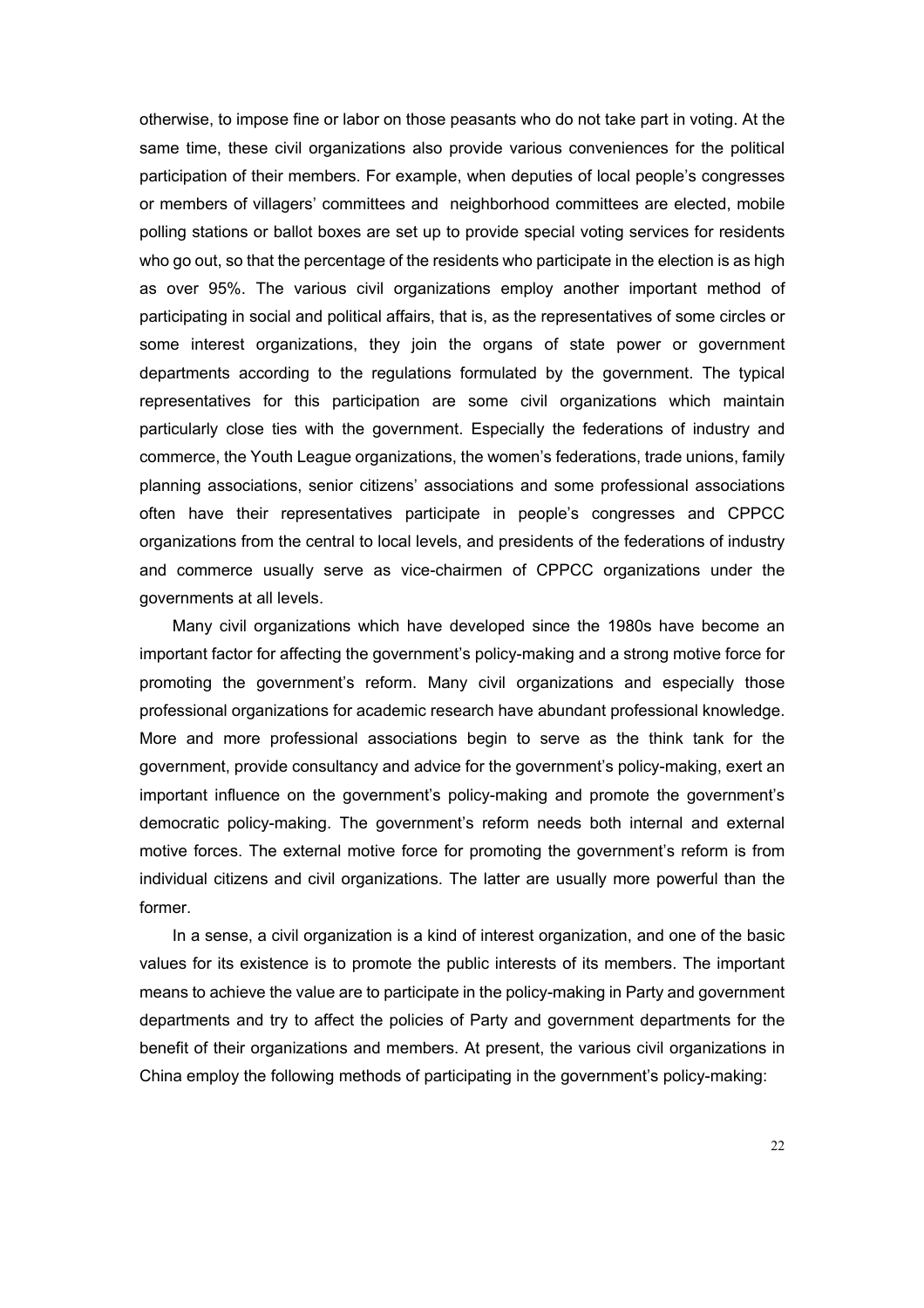(1) They report problems and make requests to decision-making departments on behalf of their organizations or professions and urge the organs of state power to formulate corresponding policies or measures. For example, in recent years civil organizations for environmental protection, so called "four big green parties" – the Friend of Nature, the Global Village, the Green Home and the Shannuo Society continued to take voluntary action for environmental protection, conduct publicity about environmental protection, criticize the acts of impairing the environment and put forward various suggestions on environmental protection. Because of their influence, the issue of environmental protection becomes the main topic for discussion at the NPC and the CPPCC which are held once a year (Wang Yizhou, 2000).

(2) On the request of decision-making organs, they put forward their views on the formulation and implementation of some special policies. While formulating or implementing some policies, some Party and government organs usually seek policy-related advice from relevant civil organizations, listen to their opinions and make revisions or readjustments concerning policies. For example, before the Constitution was revised at the First Session of the Ninth NPC, the opinions of some civil organizations about the revision of some articles were extensively solicited. Because the revised articles are related to the issue of the determination of the nature of non-public sectors of the economy, the NPC, the Party and government organs of political power paid particular attention to listening to the views of chambers of commerce at all levels. Chambers of commerce at all levels studied and discussed the relevant articles actively and conscientiously. Through various channels, they expressed the ardent hope to the NPC, the Party and government organs of political power for raising the status of non-public sectors in the national economy through the revision of the Constitution and relevant economic policies. The chamber of commerce in Nanjing organized its members for the discussion of the issue and mentioned to the relevant authoritative departments the seven hopes of entrepreneurs in non-public sectors of the economy for promoting the sound development of non-public sectors of the economy. (Liu Junning, 2000).

(3) When government policies impair the interests of their members, they negotiate with the relevant departments on behalf of their members. For example, the proprietors' committees in some communities in Shanghai demand compensation for losses caused to their members in the process of the removal of housing a few times. According to residents' opinions and requests, through reports and appeals, the residents' group of Zhayin Road No. 1 Neighborhood Committee finally solved the three outstanding problems of the repair of the road at No. 60 Lane, Zhayin Road, the removal of LPG station and the location of No.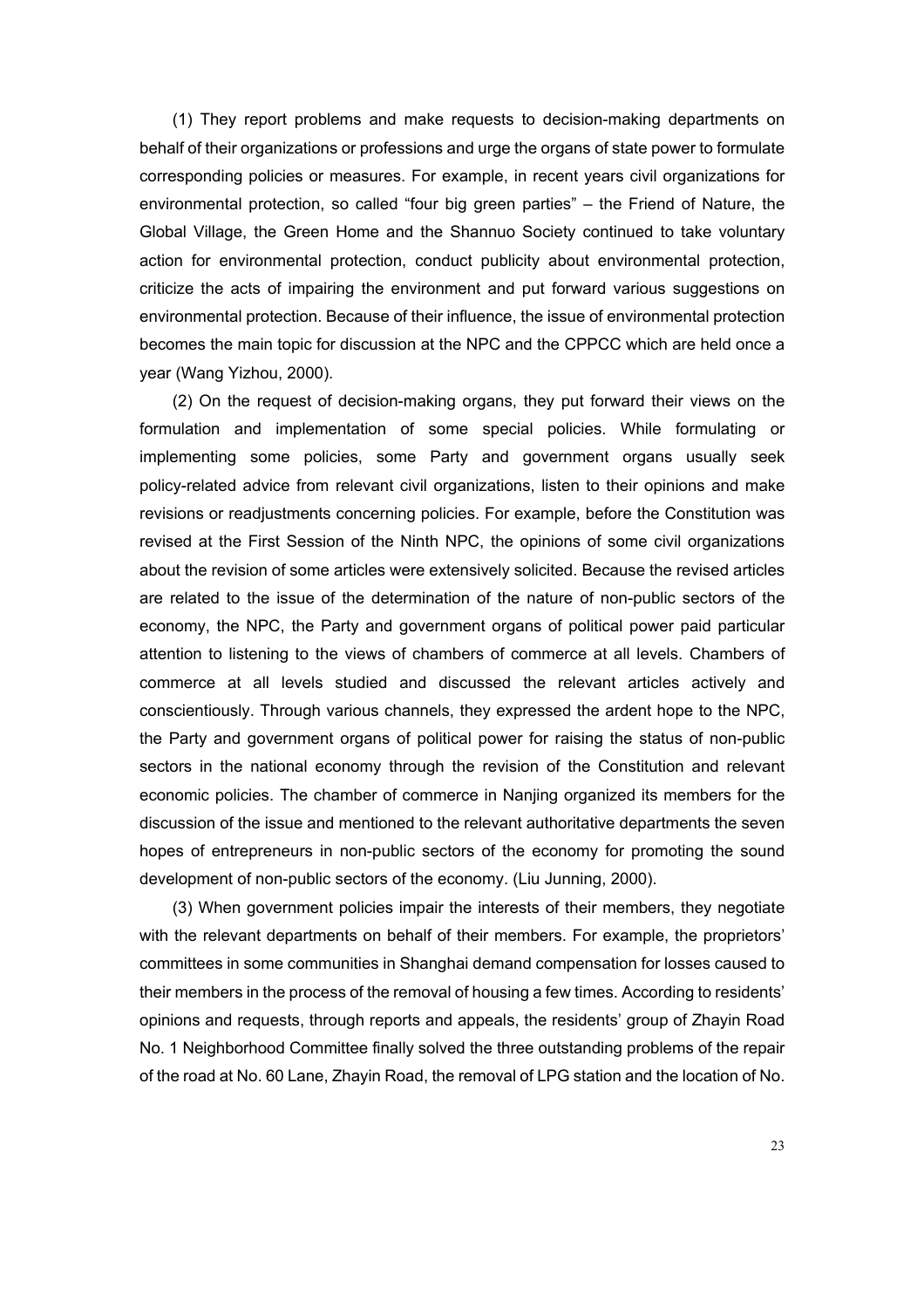90 Bus which drew the extensive attention of residents. Residents were very grateful for this (Wang Ying, 2000).

A major step for China's political development since the 1980s is the promotion of grass-roots self-governance. At present, citizens' self-governance in China is conducted on a trial basis mainly in the three fields: rural villagers' self-governance, urban community self-governance and professional self-governance. The three different kinds of civil organizations mainly responsible for organizing the three major types of grass-roots self-governance are villagers' committees, neighborhood committees and the various professional associations. The emerging of civil organizations lays an organizational basis for democracy at the grass-roots level and especially social self-governance.

According to the provisions of the Constitution, the Organic Law of Neighborhood Committees of the People's Republic of China and the Organic Law of Villagers' Committees of the People's Republic of China, neighborhood committees in urban areas and villagers' committees in rural areas are not the one-level organs of political power and the offices of the government, but civil and self-governing organizations. A neighborhood committee is a grass-roots self-governing mass organization for self-management, self-education and self-service among community residents in the city. According to the law, the major tasks of the neighborhood committee are to publicize the Constitution, laws, regulations and state policies, safeguard the legitimate rights and interests of residents, teach them to perform their duties according to law, take care of public property and conduct various activities to promote socialist ideological and ethical progress; to handle public affairs and public welfare undertakings for residents in the living quarters; to mediate in civil disputes; to help maintain public security; to assist the people's government or its offices in the work concerning public health, family planning, special care and relief and education among young people which are related to the interests of residents; and to report the opinions and requests of residents to the people's government and its offices and put forward suggestions (Wang Ying, 2000). Similarly, at present, a villagers' committee is the most important civil organization in China' rural areas. In fact, it has replaced or is replacing the original Party branch and becomes the most authoritative administrative organ in many localities. According to legal provisions, the villagers' committee is the villagers' grass-roots mass self-governing organization for self-management, self-education and self-service. It handles the village public affairs and matters for public good, mediates in civil disputes, helps safeguard public security, reports villagers' opinions and requests and makes suggestions to the people's government. The villagers' committee is not responsible to the people's government in the locality, but it is responsible to the villagers'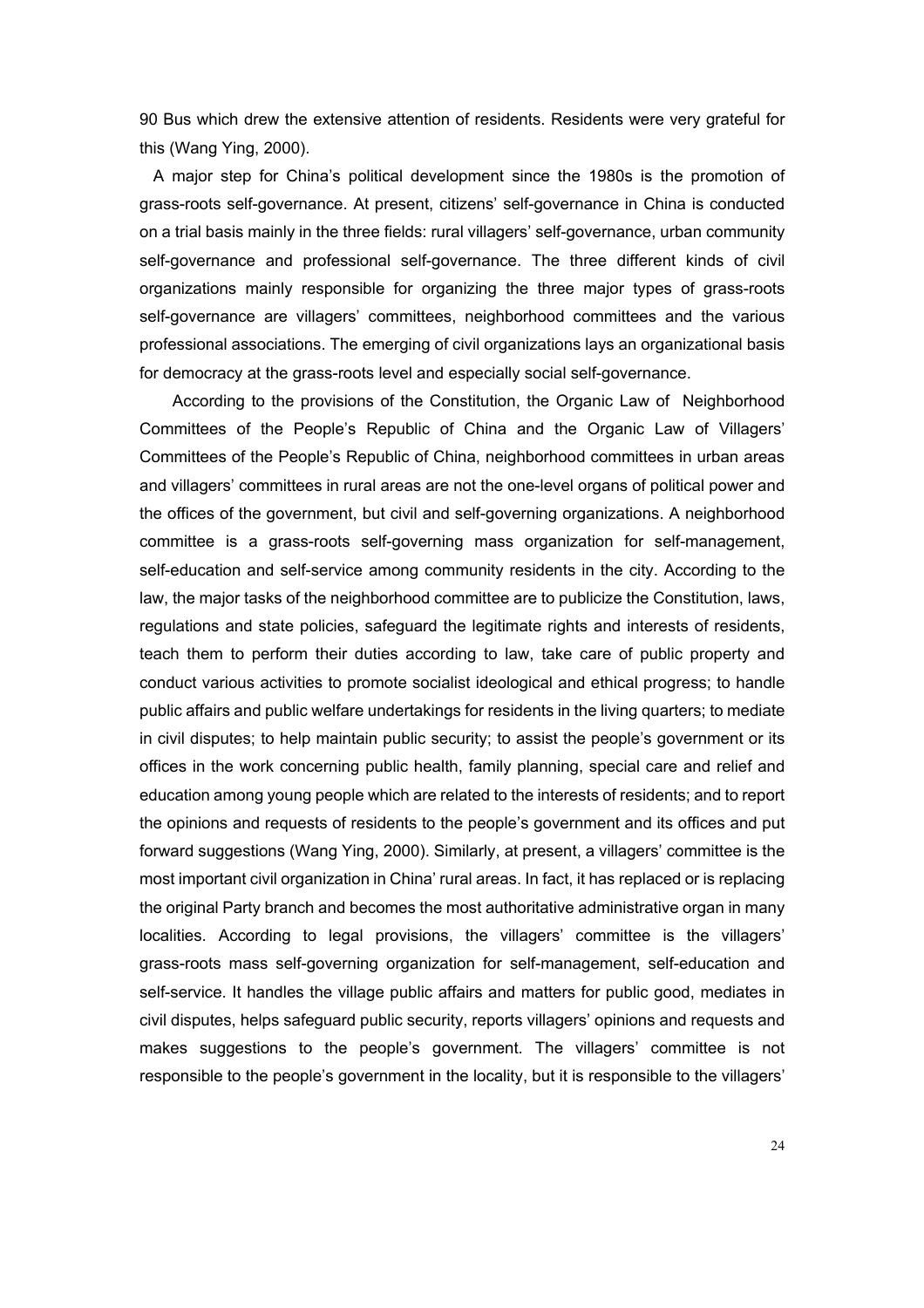conference and reports work to them. The main responsibilities of the villagers' committee are to organize and lead villagers to develop the economy; take the initiative to provide services and coordination for the production of the village; to protect the legitimate rights and interests of the village collectively-owned economic organizations, villagers, contractors, jointly operated households and businessmen from other areas; to manage the land and other property collectively owned by the villagers, tell villagers to make rational use of natural resources and preserve and improve the ecological environment; to publicize the Constitution, laws, regulations and state policies, tell and urge villagers to perform their due obligations according to law and take care of public property and help villagers conduct all kinds of the activities designed to promote ideological and cultural progress. There is no doubt that urban neighborhood committees and rural villagers' committees do not play a great role in grass-roots democracy and self-governance as prescribed in the above-mentioned laws. But through our research we find that more and more urban and rural grass-roots communities are relying on such civil organizations as neighborhood committees and villagers' committees to continue to improve democratic self-governance (Yu Keping, 2000).

Civil organizations are also important media for raising political transparency. The growth of civil organizations exerts a positive influence on the raising of political transparency in recent years through the following methods. First, civil organizations are an important motive force for political openness. In many cases, individual citizens' requests for the right to learn political truth can be turned into government policies only if civil organizations put pressure on the government. For example, in vast rural areas, it is an obvious fact that villagers' opinions about and requirements for village, township and town cadres can draw enough attention only through villagers' groups. Second, some civil organizations are media for diffusing political information. The various consulting research societies, societies, federations and other social associations often hold members' conferences and representative assembly or training courses and seminars to release and discuss relevant political information. These conferences usually are important means to enable their members to obtain political information. Third, some civil organizations establish their own mass media, for example, the various newspapers, periodicals, magazines, web pages and web stations through which political information is diffused. Fourth, the civilian-run bookstores which emerged following reform and opening up also exert a great influence on the increase in the channels of diffusing political information and the change in management mechanisms for information diffusion (Deng Zhenglai, 2000).

Civil organizations take an active part in social public welfare undertakings. This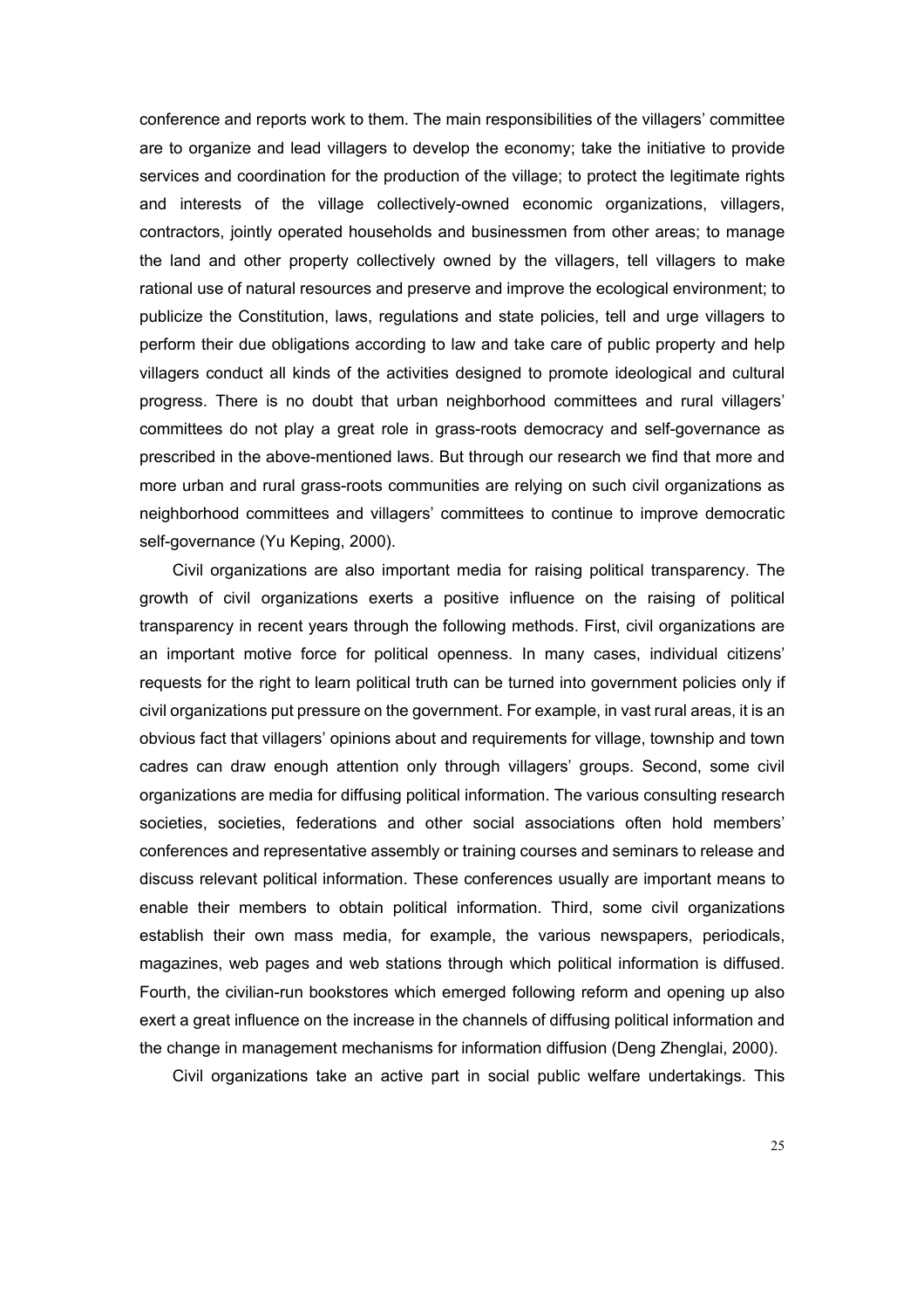improves the government's image and enhances the citizens' sense of political identity. It is the responsibility of the government to develop public welfare undertakings, but if the government directly organizes some public welfare undertakings, this may not produce the best results. Civil organizations play an indispensable role in this respect. For example, they do better in providing relief, helping the distressed and providing assistance to women, children, the old, weak, poor and disabled. For example, such civil organizations as All-China Society of Charity, Soong Ching Ling Foundation and China Youth Development Foundation play a great role in the Project Hope and the Anti-poverty Project designed to help those children unable to go to school and provide relief to disaster victims and poor people. What these civil organizations do improves social image, eases relations between the government and citizens and increases citizens' identity with national state. Our case study provides an excellent proof in this respect. The implementation of the Project Hope obviously improves the social image of the Youth League. The Project Hope is a large-scale public welfare undertaking designed to help those children unable to go to school because of poverty to continue to receive education, which is sponsored by China Youth Development Foundation. By raising civil funds, it provides assistance to millions of the poor children unable to go to school and enjoys a great social reputation. The project was first initiated by the Central Committee of the CYLC. China Youth Development Foundation which organized the project is established by the Youth League. When the traditional status of the Youth League meets the great challenges posed by the market economy and social transition and declines, China Youth Development Foundation and the Project Hope become essential factors for raising the reputation of the Youth League (Sun Liping, 2000).

Civil organizations effectively check government behaviors. Government power and behaviors must be checked to some extent. Prior to reform and opening up, the check on government behaviors mainly comes from power check within the government. After many civil organizations emerge, the government begins to be subject to external check. After some civil organizations find that local or departmental government policies are obviously unreasonable or in violation of state laws, they resist these policies in an organized way. In many cases, the government often changes the original policies under the pressure of civil organizations. The more powerful the civil organizations are, the more pressure the government encounters. An obvious example is that there are fewer phenomena of violation of laws and indiscipline by township and town cadres in villages with sound and effective villagers' committees than in other villages (Yu Keping, 2000). Even non-governmental channels exert influence on the policy-making of the departments of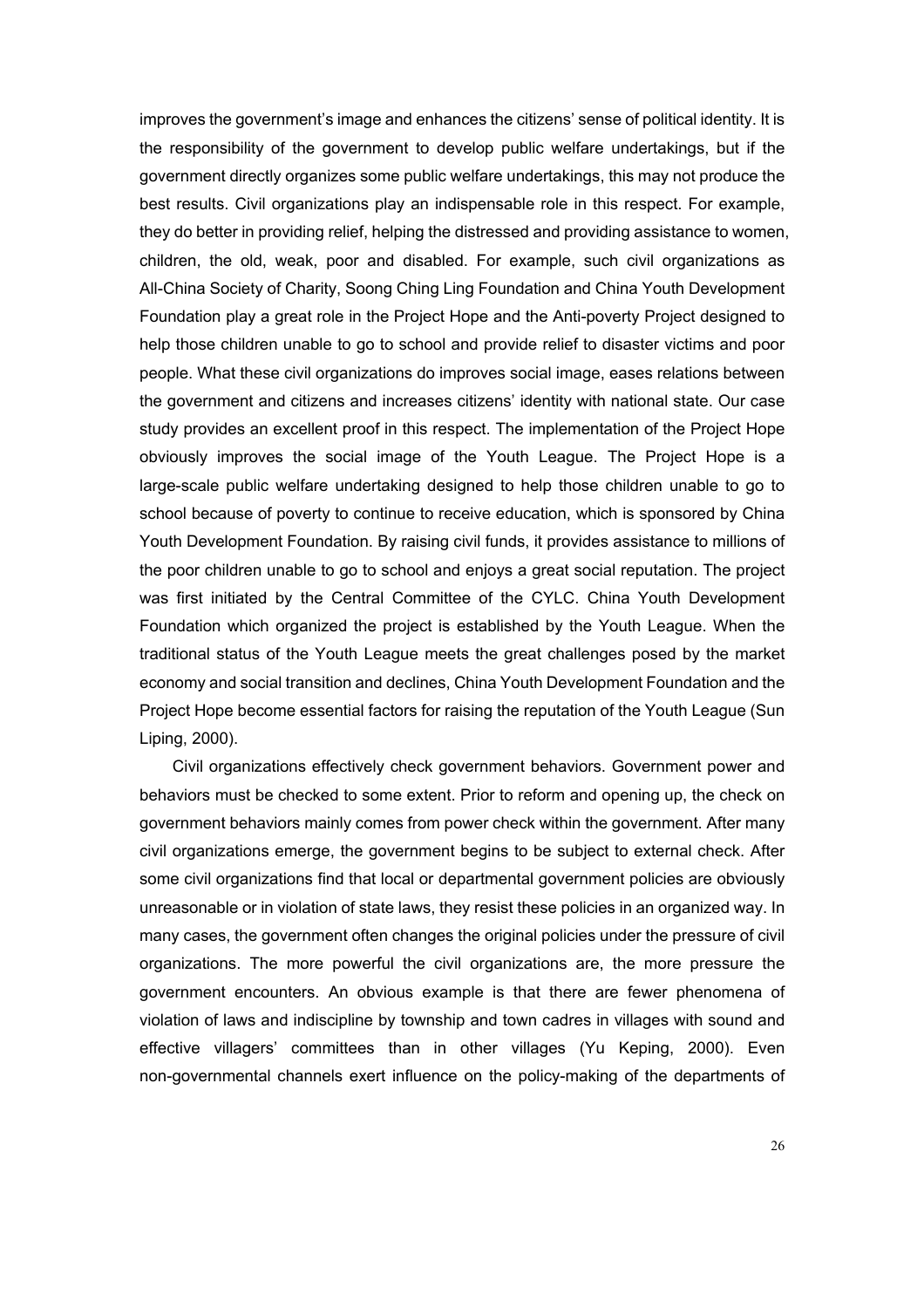foreign affairs with regard to the views and public opinion about some major international affairs.

## V. Conclusion: Features of China's Civil Society and Existing Problems

As we have said at the beginning of the article, the civil organizations defined by us must have the common features of being non-governmental, non-profit, self-governing and voluntary. China's civil organizations and those in other countries and regions share these features. The existence and development of such civil organizations are an important aspect which differentiates China's society following reform and opening up from the traditional system prior to reform and opening up. However, there are obvious differences between China's civil organizations and those in Western countries. In comparison with those in Western society, China's civil organizations have the following features:

1. China's civil society is a typical government-led one and has an obvious official-civil duality.

Most of China's civil organizations are established and led by the government. This is particularly true of those influential civil organizations which are legally registered, such as the various professional, trade, research and interest organizations. Although the CCP and the Chinese government try to increase the self-governance of civil organizations, issue documents time and again and stipulate that the current leading cadres of the Party and government organs of political power cannot hold leading posts in the various civil organizations and civilian-run non-enterprise units. However, it is a distinctive feature of China's civil society that the government leads important civil organizations. The government leads civil society through the following three methods:

First, according to the provisions of the government regulations on the registration and management of civil organizations, any civil organization to be registered must be affiliated to a Party or government organ of political power which serves as its competent department. As the competent department, the organ of political power must be responsible for the political leadership of the civil organization. For example, China Youth Development Foundation is established and led by the Central Committee of the CYLC. Its leading cadres must be appointed or transferred by the Central Committee of the CYLC, and its major activities must be approved by the Central Committee of the CYLC (Sun Liping, 2000). The Chinese chambers of commerce at the central and local levels are also official-run social organizations, their authorized sizes are determined by the government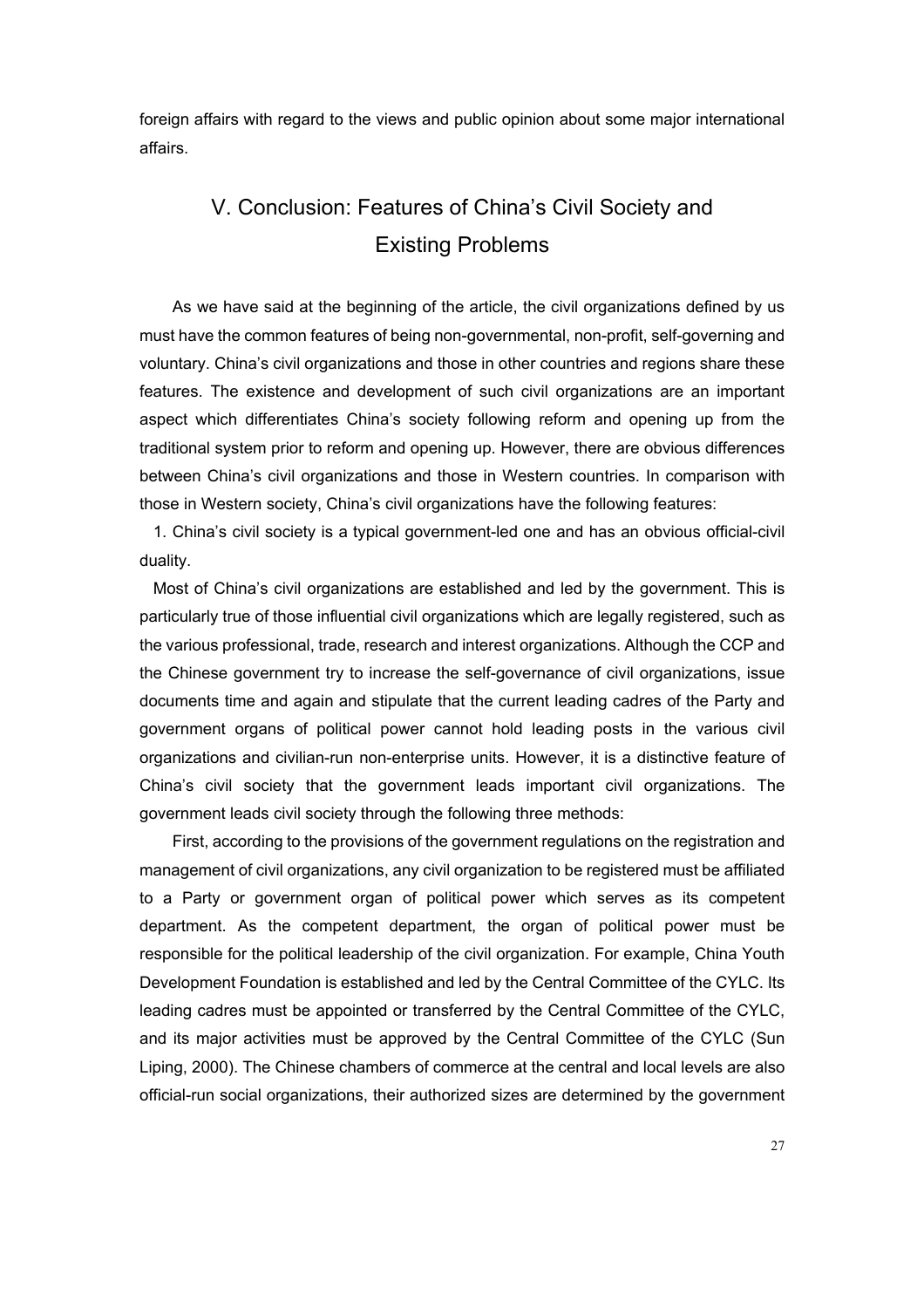and their personnel have the status of public servants. Like other government departments, they have Party organizations, their leading cadres are appointed by Party organizations at all levels. The ranks, wages and material benefits of their personnel are determined according to public servants, and their personnel can be transferred between the chambers of commerce and Party and government governments (Liu Junning, 2000).

Second, most of the influential civil organizations are established by the government. Although they are organizationally separated from their initiators gradually, there are still close ties between the two. Initiators are usually the competent departments for these civil organizations. For example, the various professional associations are basically established or sponsored by the competent government departments. Many associations conform to the trades managed by the competent government departments. After associations are established, enterprises under the competent government departments are naturally incorporated into the associations. These professional associations are checked by their competent departments through the two methods. Member enterprises of the associations are led by the competent government departments without being led by the associations. Professional associations are also checked by the competent government departments in terms of organization, personnel, operating funds and activities (Sun Bingyao, 2000).

Third, the documents promulgated by the central government in 1998 stipulate that the current cadres of Party and government departments at and above the division level cannot serve as the leading cadres of civil organizations. But the former Party and government officials who were retired from the current leading posts or diverted from government departments after institutional restructuring serve as the major cadres of almost all important social associations. Although the Rules of the associations stipulate that presidents and vice-presidents should be elected by their councils, but in fact entrepreneurs seldom serve as presidents and the leading cadres of the relevant government departments serve as presidents of most of associations. For example, former Minister of the State Economic Commission served as President of the Second National Council of China Industrial Economics Association and former director of the municipal economic committee became president of Shanghai Municipal Industrial Economics Association (Sun Bingyao, 2000). This is true in rural areas. Retired secretary of village Party branch or village head usually serves as president of such a powerful villagers' organization as the senior citizens' association (Yu Keping, 2000).

Fourth, according to the relevant government regulations, in principle civil organizations should raise their funds, but in fact some important NGOs still get their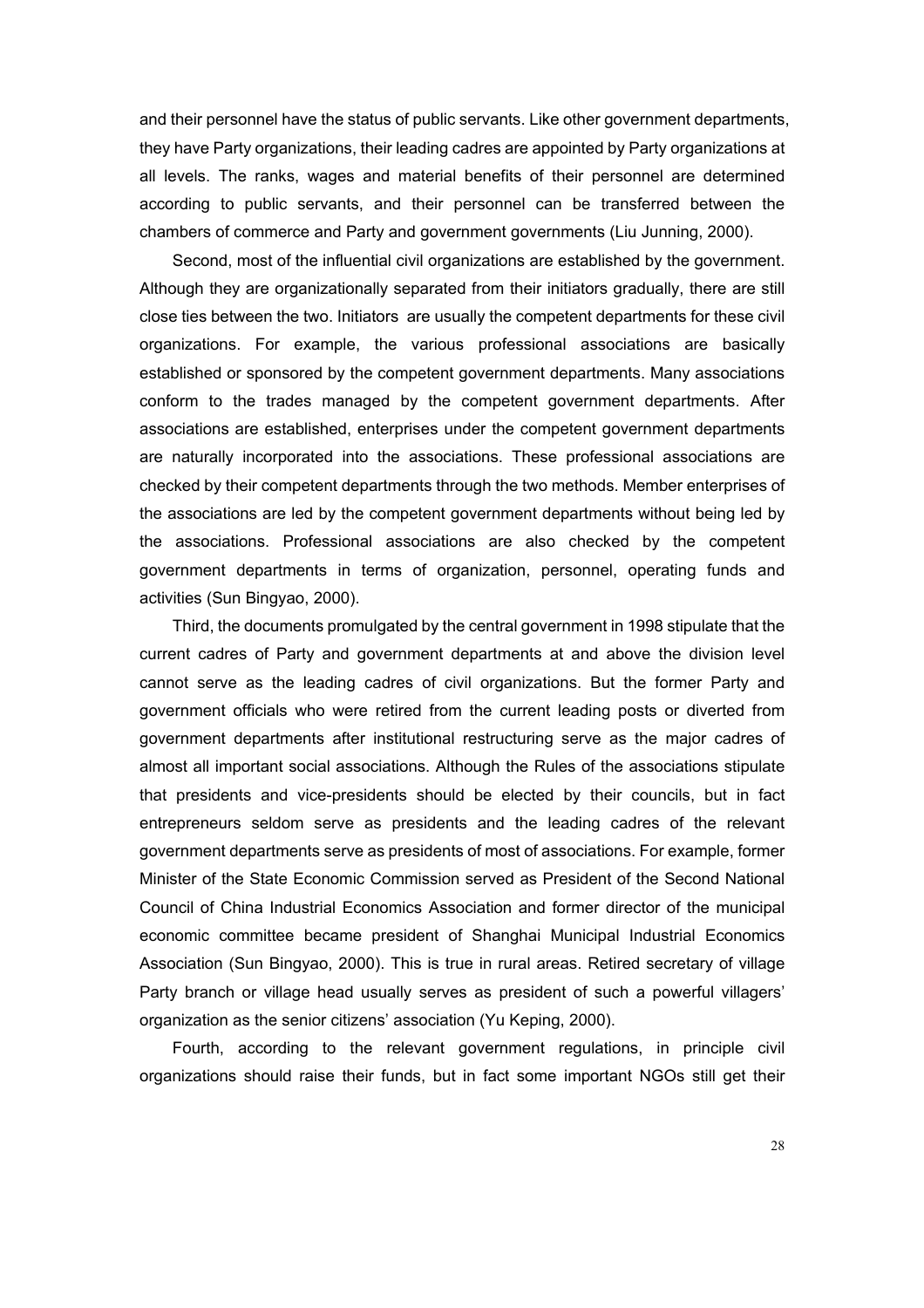operating funds appropriated by the government and are economically dependent on the government. Generally speaking, the civil organizations with the size of personnel authorized by the government, such as the various professional associations established by the government (for example, the Chinese Association of Popular Science Writers, China Law Society, the Chinese Society of Administrative Management, China Federation of Literary and Art Circles, the Chinese Dramatists Association, etc.), professional associations (China Industrial Economics Association, China National Light Industry Council, etc.) and chambers of commerce get their funds appropriated by the government, and some other important civil organizations including the various academic research organizations also receive some financial support from the government.

Because of the above four reasons, on the whole the current civil organizations in China are the government-led civil organizations. They are more dependent on and less independent from government departments than Western civil organizations.

2. China's CSOs come into being and are in transition.

In comparison with civil organizations in Western countries, China's civil organizations are still immature. Their typical features of being self-governing, voluntary and non-governmental are not very obvious. Most of the civil organizations have grown since the mid-1980s. They have only a history of a dozen years. They are still at a stage of change and development, and they are not fixed in terms of their structure and functions. For example, on the one hand, all civil organizations must sever official ties with the Party and government departments according the latest government regulations. On the other hand, the government controls the important activities of the civil organizations through their competent departments. On the one hand, some civil organizations are basically led and controlled by the government and are less independent, voluntary and non-governmental. On the other hand, other civil organizations are organized spontaneously by citizens. They even do not handle registration in government departments and do not accept the leadership and guidance of government departments. These civil organizations enjoy high self-governance and voluntariness and run to an extreme. The transition of civil organizations conforms to the macro situation in which the whole Chinese society including civil society is in transition. It reflects the process of social transition.

3. In conformity with the above features, China's CSOs are not institutionalized.

Although the Ministry of Civil Affairs revised and promulgated the new management regulations on management of civil organizations in 1998, the process of institutionalization has just begun and does not end. At present, there are at least several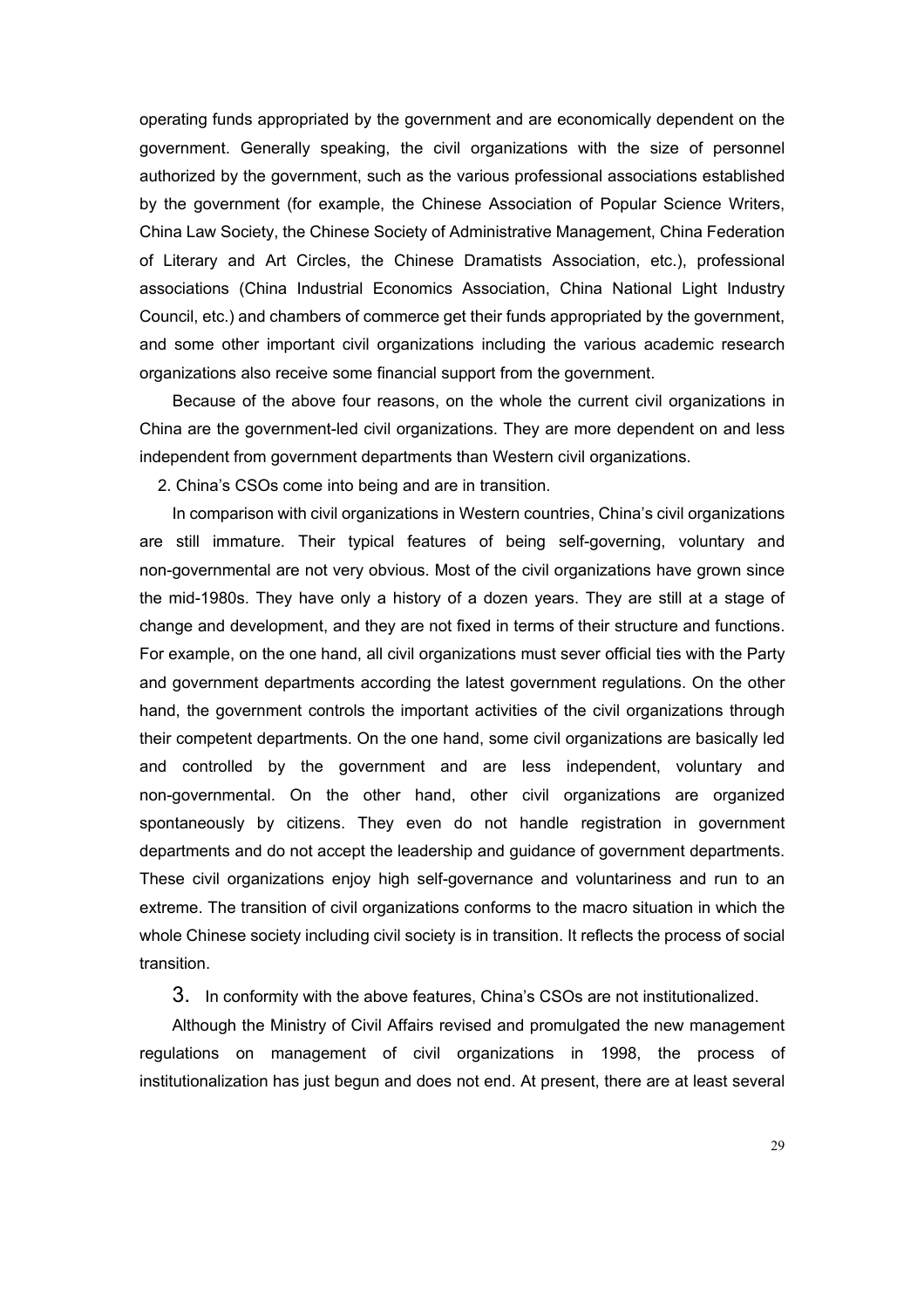categories of civil organizations in terms of organizational structure.

1) There are highly hierarchical social associations, for example, trade unions, the Youth League organizations and women's federations. Actually, there are no essential differences between these social associations and administrative departments. They are not bound by the Regulations on the Administration and Registration of Social Associations. They are directly led by the Party and government departments at all levels and enjoy corresponding administrative levels. The appointment or dismissal of their leading cadres is decided on by Party committees at corresponding levels.

2) There are quite hierarchical social associations, for example, the federations of industry and commerce, consumers' associations and the various associations for professional management. They have the authorized size of personnel, enjoy corresponding hierarchy and perform some functions of administration. Their leading cadres are actually appointed or dismissed by the Party and government departments at all levels. They enjoy the benefits of cadres.

3) There are basically civil academic social associations, for example, the various societies and research societies. Most of them do not have the authorized size of full-time personnel. Their leading cadres are chosen by them and reported to their competent departments for approval. They do not have hierarchical levels. But few of these societies, research societies or associations also have the authorized size of personnel and enjoy benefits for corresponding hierarchy.

4) There are civilian-run non-enterprise units. This is a special category of civil organizations. They do not have hierarchy. They are least hierarchical. Except for special research and exchange, they also provide special services to society, for example, the Chinese Academy of Management, the Chinese Institute of Development and the Chinese Academy of Culture, etc.

 As mentioned before, China's civil organizations fall under the three categories in terms of the sources of funding. The first category is that all their funds are appropriated by the government. The second is that some funds are appropriated by the government while some are raised by them. The third is that they raise all their funds on their own, for example, most of the societies, research societies, chambers of commerce and trade organizations and all civilian-run non-enterprise units. However, the government often allows these civil organizations which raise their funds on their own to enjoy preferential policies in taxation. For example, they are allowed to conduct paid consultancy and service activities not for the purpose of making profits and enjoy special treatment of partial or total exemption of taxes. In fact, these preferential policies toward civil organizations formulated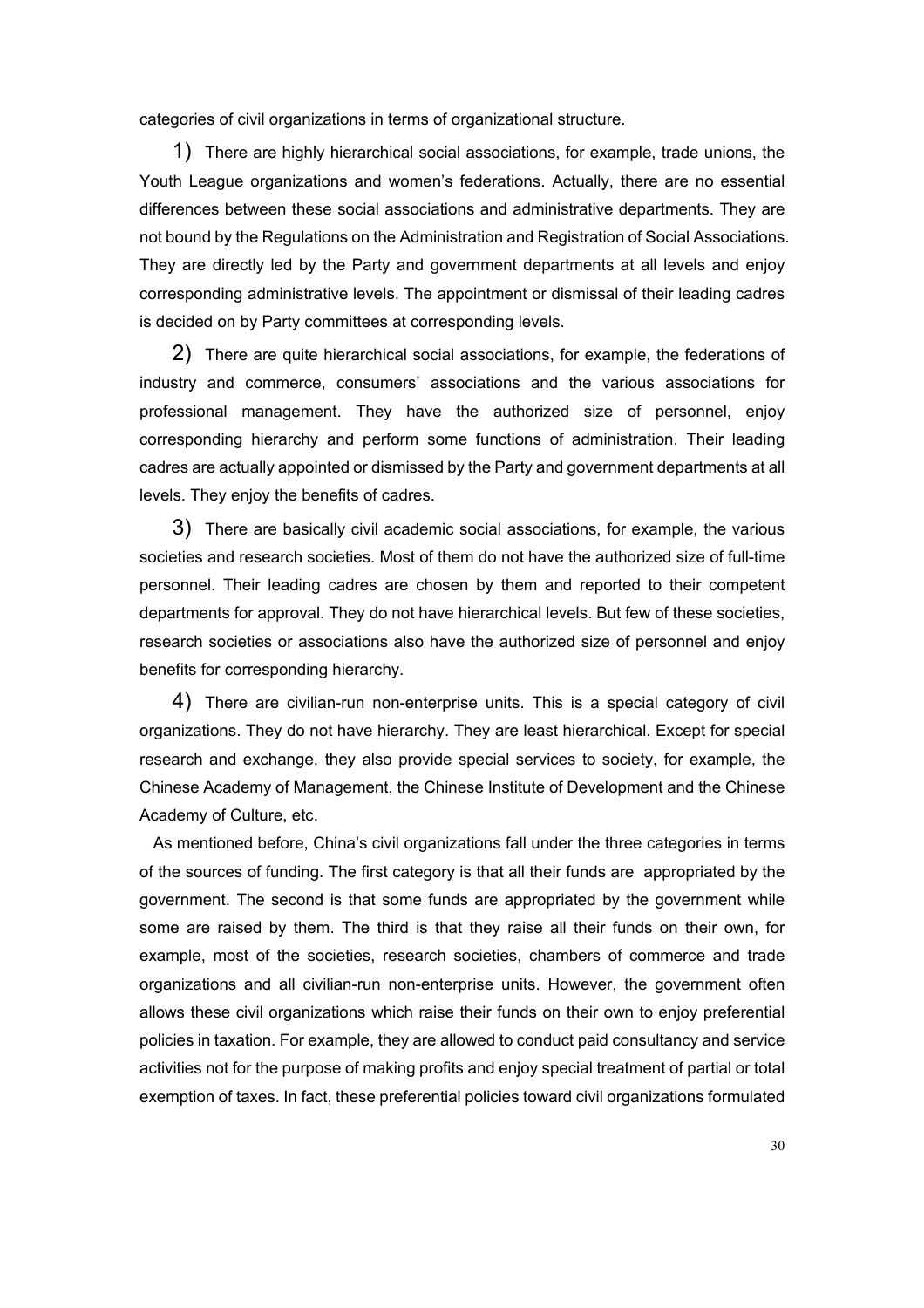by the government become a direct reason why so many citizens applied to establish civilian-run non-enterprise units in recent years.

4. The development of the current civil organizations in China is rather uneven. There are great differences in social, political and economic influence and status between different civil organizations.

The civil organizations which exert the greatest influence and enjoy the highest prestige in rural areas and streets are villagers' committees, neighborhood committees and some community organizations such as senior citizens' associations. But the Youth League branches, women's federations and militia's battalion which used to be very influential exert weak influence and play a little role. Comparatively speaking, professional associations, management associations, charity organizations, professional organizations and civilian-run non-enterprise units at the central, provincial and municipal levels exert increasingly great influence. The main reasons for this difference are as follows:

1) Their legal status is different. The status of some civil organizations is clearly stipulated according to the state laws. For example, the Constitution of the People's Republic of China, the Organic Law of Villagers' Committee, the Organic Law of Neighborhood Committees and the relevant documents of the CPC Central Committee have special provisions on the functions, status and nature of villagers' committees and neighborhood committees. But ordinary civil organizations do not enjoy special legal status.

2) Their basis for traditional culture is different. For example, the Chinese nation has a tradition of respect for senior citizens and a tradition of clan identification. The prestige of senior citizens' associations is based on these traditions.

3) Their economic strength is different. It is hard to attract their members, handle practical matters for villagers and draw the great attention of society without great economic strength. The basic reason why China Youth Development Foundation and All-China Society of Charity have exerted tremendous social influence these years is that they raise a tremendous sum of funds and use them to help the poor and children.

4) The prestige of leadership is different. Even if the above-mentioned conditions are met, it is hard for a civil organization to exert great influence and have large forces without a powerful leadership. The leading cadres of most of the influential civil organizations or national social associations often enjoy high personal prestige. They are either distinguished senior cadres who are retired from the departments of political power, capable experts or able persons. From the survey of Dongsheng Village, we find that the three villagers who enjoy the highest reputation in the village are the leading cadres of the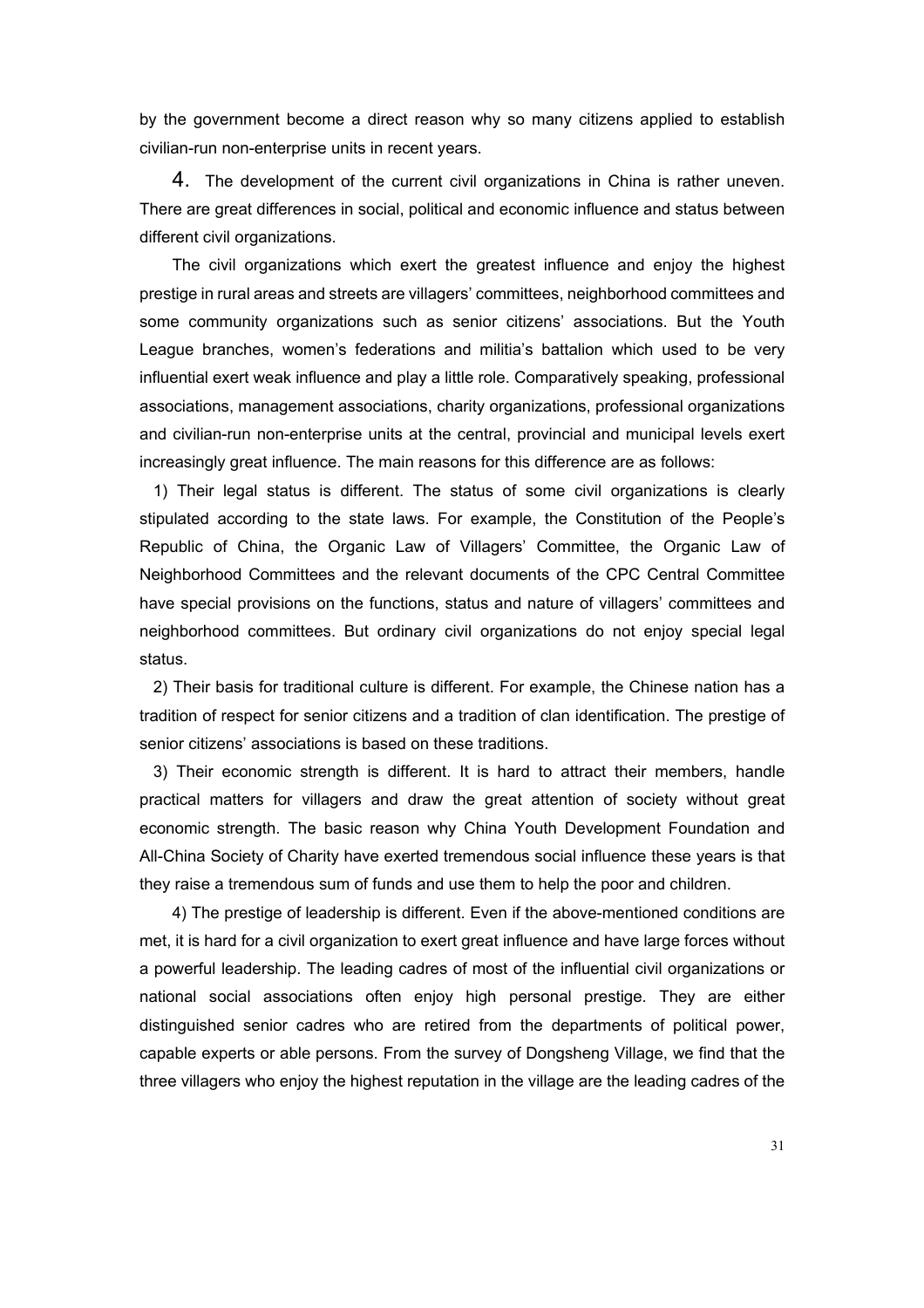three most influential organizations of the village. They are secretary of the village Party branch, villager's head and president of the senior citizens' association (Yu Keping, 2000).

China's civil society has a short history. There are many problems concerning the political and economic environment for its existence, its internal structure and functions. From this case study, we find that China's civil organizations face the following major problems.

Most of the civil organizations are too dependent on the Party and government organs of political power. They have a strong official nature. As mentioned before, the distinctive features of China's civil society are government leadership and official-civil duality. But with regard to many civil organizations, their official nature is too strong, and their civil nature is too weak. For example, villagers' committees, neighborhood committees, the Youth League branches, women's federations, militia's battalion, family planning associations, public security committees, mediation associations and other organizations in rural areas and streets are dependent on primary Party branches and town Party and government departments to a large extent. The establishment of these organizations and their internal activities are under the direct control of Party branches and town governments. They generally report to Party branches or even ask for instructions. Most of their leading cadres and major members are Party members and accept the leadership of village Party branches. This is true of other civil organizations such as professional associations and chambers of commerce. A chamber of commerce in a city simply regards its task as the need to "heed what Deng Xiaoping said, do as the Party Central Committee with Jiang Zemin at its core said and take the path to socialism with Chinese characteristic" (Liu Junning, 2000).

There are many reasons for this. For historical reason, prior to reform and opening up, politically China adopted single form of public ownership and mandatory planned economy. Politically, China implemented a highly centralized and highly integrated system. There was no basis for the existence of relatively independent civil society. Following reform and opening up, traditional political and economic base has begun disintegrating, but this will be a long process and has not been completed. Before the traditional political and economic base completely disintegrates, in fact China's civil society cannot enjoy the high independence and "non-official" nature. For objective reason, China is adopting a socialist market economy which features diversified ownership with public ownership playing a dominant role and emphasizes government intervention. The focus of the political system is still the authority of the Party Central Committee and the leadership of the Party. The civil society which conforms to the political and economic system inevitably has a serious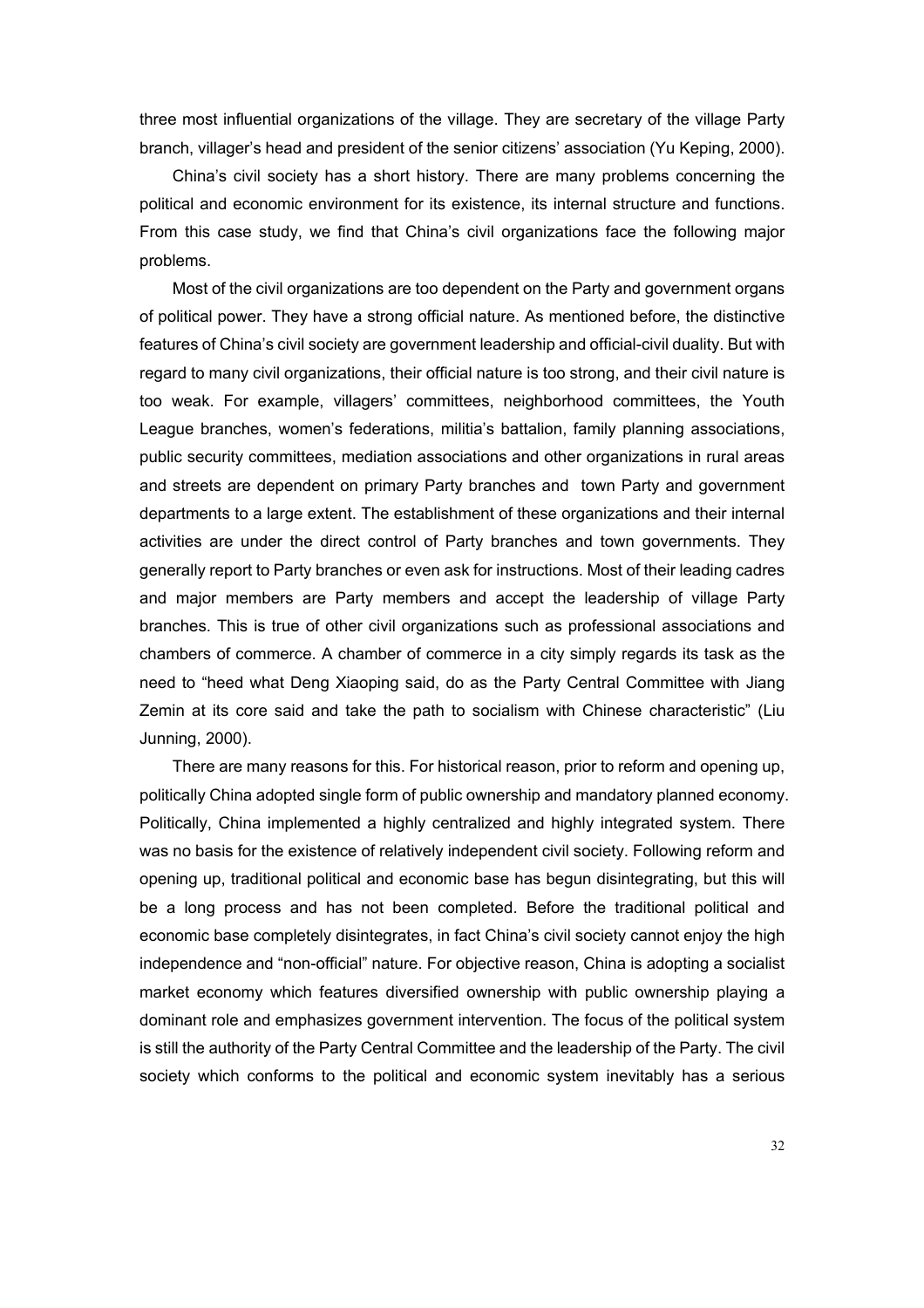official nature and government leadership. In fact, it often becomes a tool of the Party and the government.

The functions which many civil organizations prescribe or state fall far short of their actual roles. According to legal provisions, neighborhood committees and villagers' committees are completely self-governing civil organizations. In fact, their self-governance is greatly restricted by local Party and government organs in most of the rural areas and urban communities and becomes a mere formality in many localities. For example, the county and town governments and the village have formulated a series of the systems for making village affairs known to the public and there are two provisional groups and several supervisors. But much content seems to be a mere formality. Only few items are recorded in the notebook entitled the Work of Making Village Affairs Known to the Public and Exercising Democratic Management in a village every month. Only 100 Chinese characters were made known to the public in the first quarter of 1999. It is hard to reflect the income and expenses of the whole village and the public expenses of village cadres (Yu Keping, 2000).

Some civil organizations impose mandatory obligations on their members. Unlike other official organizations, civil organizations have a distinctive feature, that is, their members join organizations and participate in their activities on a voluntary basis. China's civil organizations have a long way to go in this respect. The various professional associations, chambers of commerce, academic organizations, charity organizations and professional organizations have many mandatory obligations which their members must perform. For example, all the members of civil organizations must take an active part in the major political activities of the Party and the state according to requirements. Otherwise, they will be punished directly or indirectly. Few special civil organizations impose too many mandatory obligations on their members, so that their members have little room for free choice. For example, the citizens of the right age in urban and rural areas must join family planning associations in their communities. Otherwise, fines may be charged. The village regulations of villagers' committees and the rules of family planning associations are agreements formulated by their members voluntarily, and their members should enjoy the corresponding rights while abiding by these agreements, but we can hardly see the articles on the protection of the rights of their members in the village regulations in many rural areas and the rules of family planning associations. On the contrary, almost all the articles are about the obligations of their members and begin with "not allowing" or "prohibiting".

From the case studies of China's civil society, we can draw the conclusion. As the market economy is gradually established in China and the political and legal environment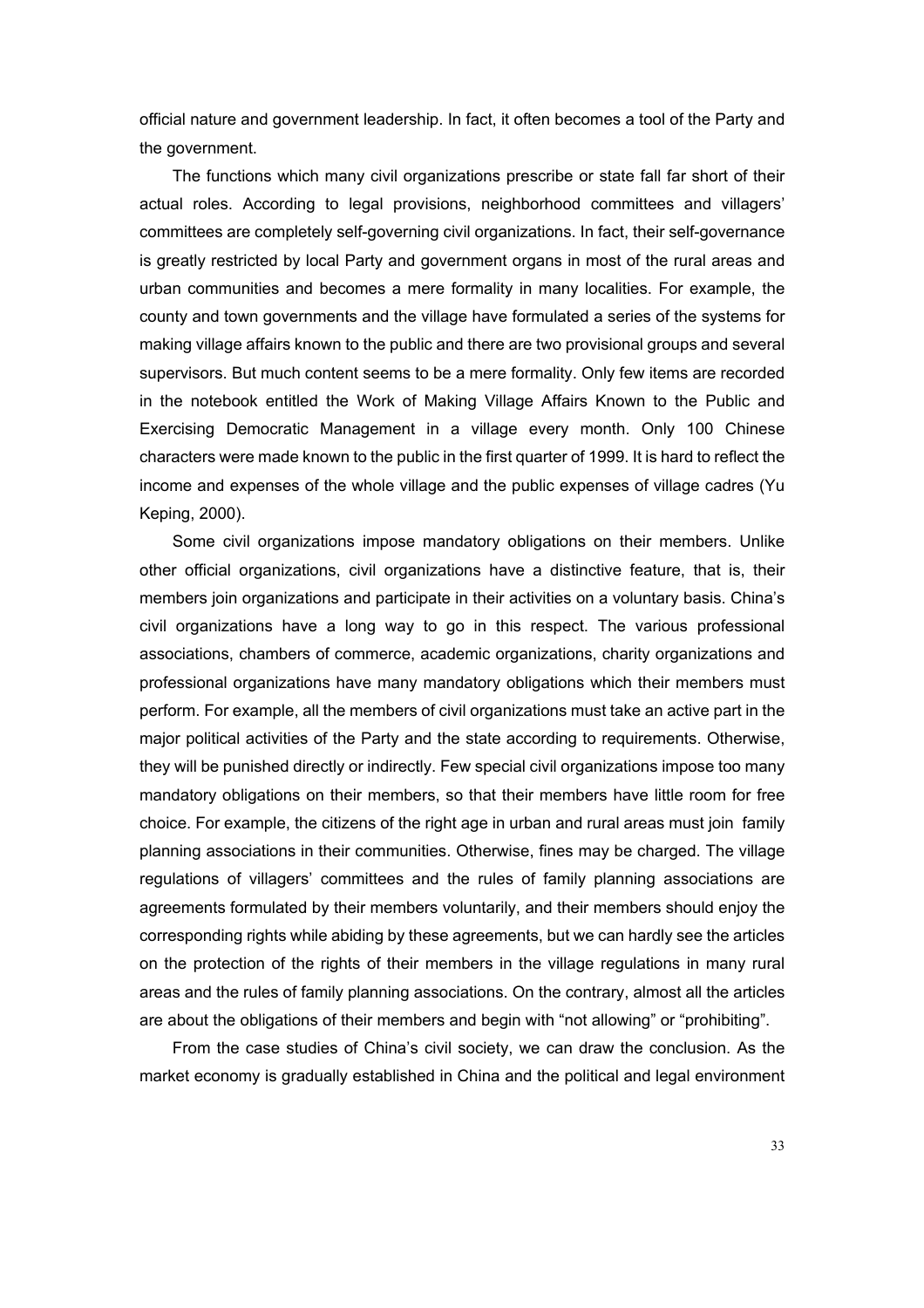undergoes changes, all kinds of civil organizations are bound to emerge. Their emergence will play a positive role in improving democratic governance in urban and rural areas. This is an important manifestation of political progress in China's society following reform and opening up. But on the whole, their self-governance, independence and voluntariness are not very high. There are many problems. If effective measures can be taken to solve these problems, there will be the sound development of China's civil organizations. This will play an even greater role in promoting the political progress and good governance that is greatly significant for Chinese economic modernization and social development in the future.

\*\*\*\*\*\*\*\*\*\*\*\*\*\*\*\*\*\*\*\*\*\*\*\*\*\*\*\*\*\*\*\*\*\*\*\*\*\*\*\*\*\*\*\*\*\*\*\*\*\*\*\*\*\*\*\*\*\*\*

## Major Reference Reports

- 1. Wang Ying and Sun Bingyao, "Introduction to the Development of China's Civil Society Organizations", 1999 (Research Report).
- 2. Yu Keping, "Changes in Civil Organizations and Governance in China's Rural Areas A Case Study of Dongsheng Village, Changqiao Town, Zhangpu County, Fujian Province", 2000 (Research Report).
- 3. Liu Junning, "Civil Society and Limited Government A Case Study of China's Chamber of Commerce, 2000 (Research Report).
- 4. Sun Liping, "Public Welfare NGOs and Governance -- the Case of the Project Hope", 2000 (Research Report).
- 5. Wang Ying, "Civil Self-Governance and Changes in Method of Community Management", 2000 (Research Report).
- 6. Wang Yizhou, "China's Diplomacy Based on Domestic Progress", 2000 (Research Report).
- 7. Sun Bingyao, "Professional Associations and Civil Self-Governance in the Economic Field", 2000 (Research Report).
- 8. Deng Zhenglai, "Civil Society and Reconstruction of National Knowledge Governance System", 2000 (Research Report).

 $\overline{a}$ 

<sup>&</sup>lt;sup>1</sup> The same English term "civil society" is often translated differently as "Shiming Shehui",

<sup>&</sup>quot;Mingjian shehui" and "Gongming Shehui" in Chinese. In fact, the three different Chinese terms do not have the same meaning and there are some nuances between them. "Shiming Shehui" is a most popular term and a classical translation of civil society. It originates from the Chinese translation in Marxist classical works. But this term is actually used in a more or less derogatory sense. In fact,